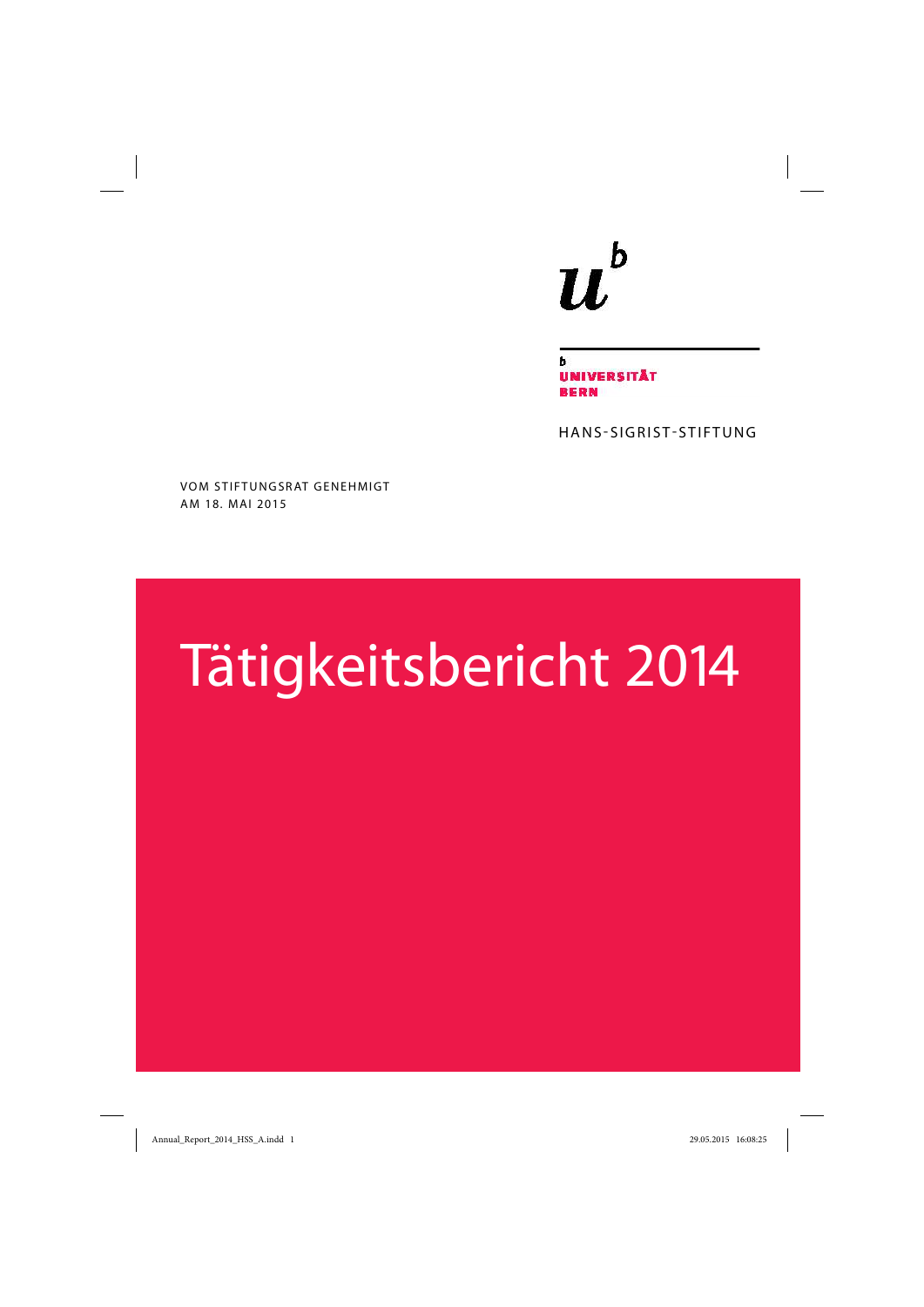Geschäftsstelle: Hans-Sigrist-Stiftung Universität Bern Schanzeneckstrasse 1 Postfach 8573 CH3001 Bern Tel. +41 (0)31 631 56 50 E-Mail: office@sigrist.unibe.ch http://www.sigrist.unibe.ch

#### Inhaltsverzeichnis

| Übersicht                            | 3         |
|--------------------------------------|-----------|
| Laudatio, Hans Sigrist Preis 2014    | 4         |
| Interview mit der Preisträgerin 2014 | $5 - 10$  |
| Preisgebiet 2015                     | 11        |
| Hans Sigrist Symposium               | $12 - 13$ |
| Hans Sigrist Zuschüsse               | $14 - 17$ |
| Hans Sigrist Preisträger             | $18 - 19$ |
| Hans Sigrist Stipendiaten            | $20 - 21$ |
| Jahresrechnung                       | $22 - 26$ |
| Bericht der Revisionsstelle          | 27        |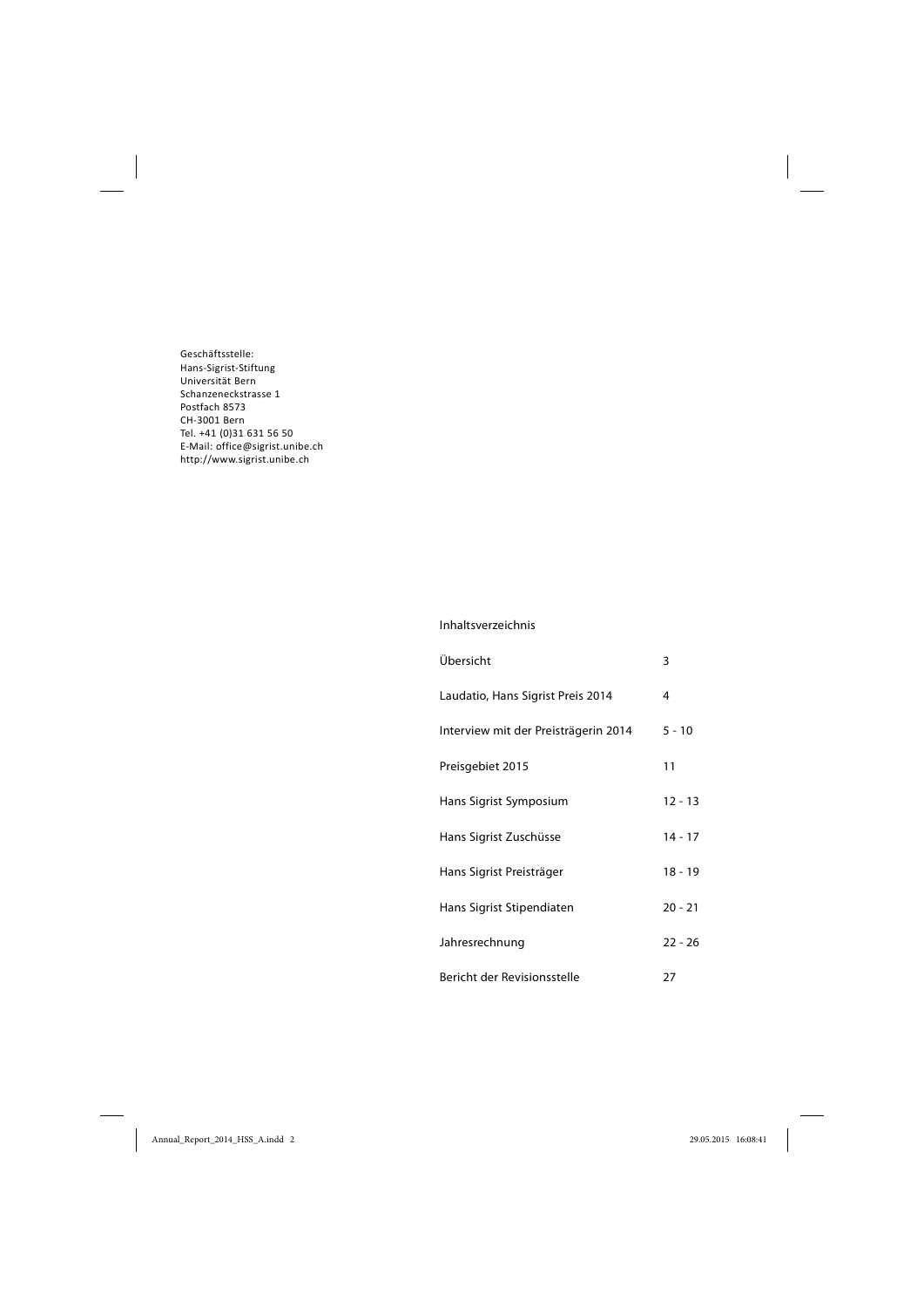# Hans-Sigrist-Stiftung

#### Stiftungsrat

- Prof. Dr. N. Trautmann, Präsident Wirtschafts- und Sozialwissenschaftliche Fakultät
- Prof. Dr. C. Rigamonti, Vizepräsident Rechtswissenschaftliche Fakultät
- Prof. Dr. M. Leumann Vizerektor Forschung
- Dr. B. Pulver, Erziehungsdirektor Vertreten durch D. Schönmann, Amt für Hochschulen
- Prof. Dr. S. Brönnimann Philosophisch-naturwissenschaftliche Fakultät
- Prof. Dr. K. Henke Philosophisch-humanwissenschaftliche Fakultät
- Prof. Dr. A. Kunz Wirtschafts- und Sozialwissenschaftliche Fakultät
- Prof. Dr. E. Müller Veterinärmedizinische Fakultät (Vetsuisse) und Medizinische Fakultät
- Prof. Dr. A. Perren Medizinische Fakultät
- Prof. Dr. G. Rippl Philosophisch-historische Fakultät
- Prof. Dr. S. Schroer Theologische Fakultät

#### Tätigkeitsbericht 2014

An den beiden ordentlichen Sitzungen befasste sich der Stiftungsrat der Hans-Sigrist-Stiftung mit den folgenden Geschäften:

- Wahl des Preisträgers 2014
- Bestimmung des Forschungsgebietes für den Preis 2015
- Genehmigung des Tätigkeitsberichtes 2013
- Genehmigung der Jahresrechnung 2013 und des Revisionsberichtes 2013
- Genehmigung des Budgets 2015

Hinzu kamen folgende Tätigkeiten:

– Vergabe von drei Hans Sigrist Zuschüssen

Mutationen im Stiftungsrat:

– Erziehungsdirektor Dr. Bernhard Pulver wird seit Mitte 2014 nicht mehr von J. Locher vertreten, der inzwischen pensioniert wurde, sondern von seinem Nachfolger im Amt, D. Schönmann. Im Namen des Stiftungsrats danke ich J. Locher für sein langjähriges Engagement und die angenehme Zusammenarbeit.

Den Kolleginnen und Kollegen im Stiftungsrat und im Ausschuss danke ich für ihr aktives und konstruktives Mitwirken. Besonders danken möchte ich Frau A. Stockfleet für ihre engagierte, verantwortungsvolle und umsichtige Leitung der Geschäftsstelle.

> Bern, 14. Mai 2015 Der Präsident des Stiftungsrates Prof. Dr. N. Trautmann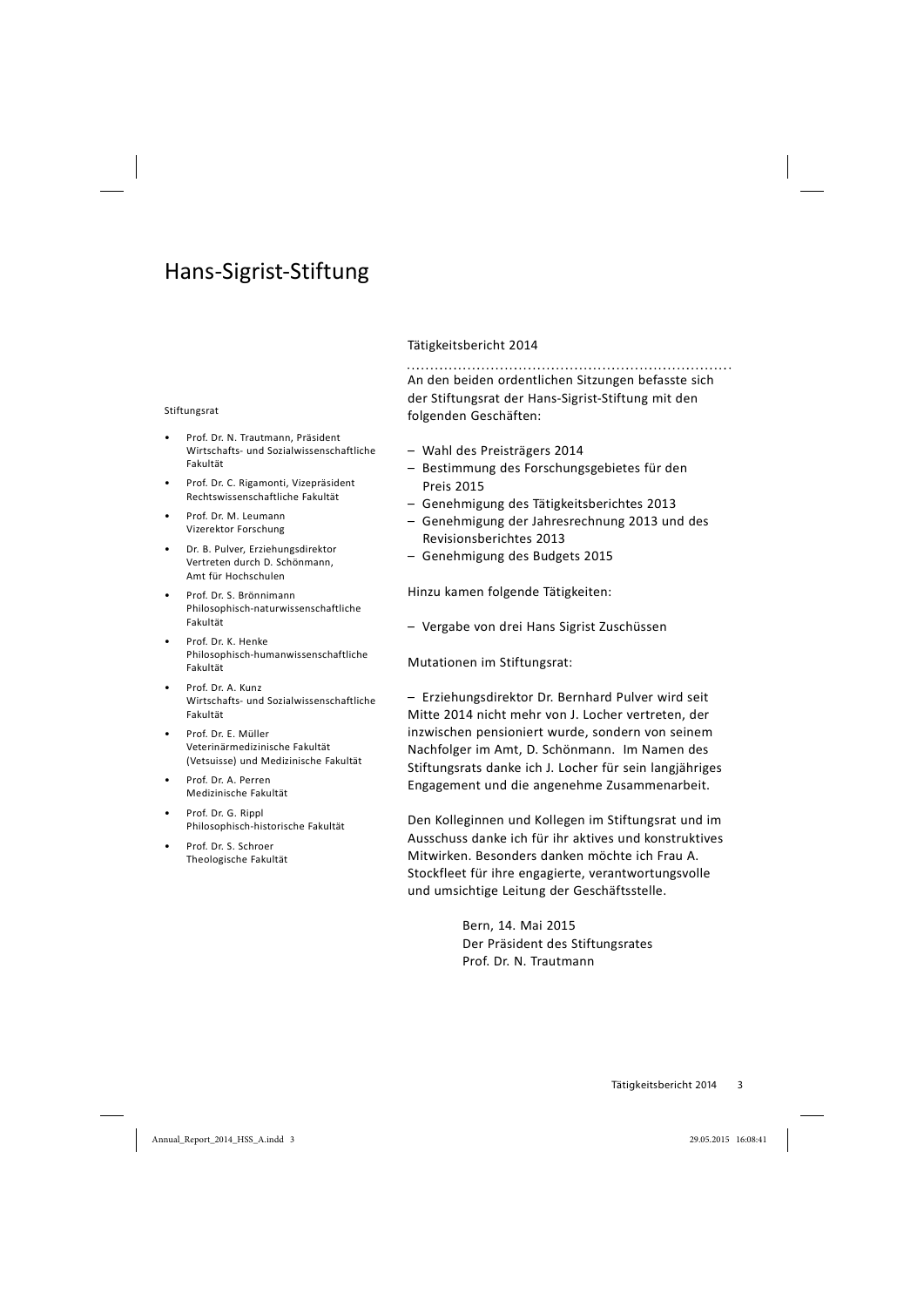#### 2014 Hans Sigrist Prize Women and Precarity: Historical Perspectives

A committee of experts, under the leadership of Prof. Dr. Brigitte Studer, Institute for History, University of Bern, presented a list of three finalists to the Board for the 2014 Hans Sigrist Prize in the field of Women and Precarity: Historical Perspectives. On May 14, 2014, the board selected Prof. Jennifer Klein of Yale University, USA, as the 2014 Hans Sigrist Prize Winner.



Prof. Dr. Jennifer Klein

#### Laudatio:

Jennifer Klein is a Professor of History at Yale University and internationally one of the most influential researchers in the subject area of this year's Hans Sigrist Prize field, "Women and Precarity: Historical Perspectives". Professor Klein'sresearch on the history and development of social security in the U.S.A., as well as her research on the history of care work, brilliantly combine social, economic, political, and gender history. By applying a multi-perspective approach which takes into account all parties involved, as well as the interdependence of complex dynamics, Jennifer Klein has rewritten the history of the social state.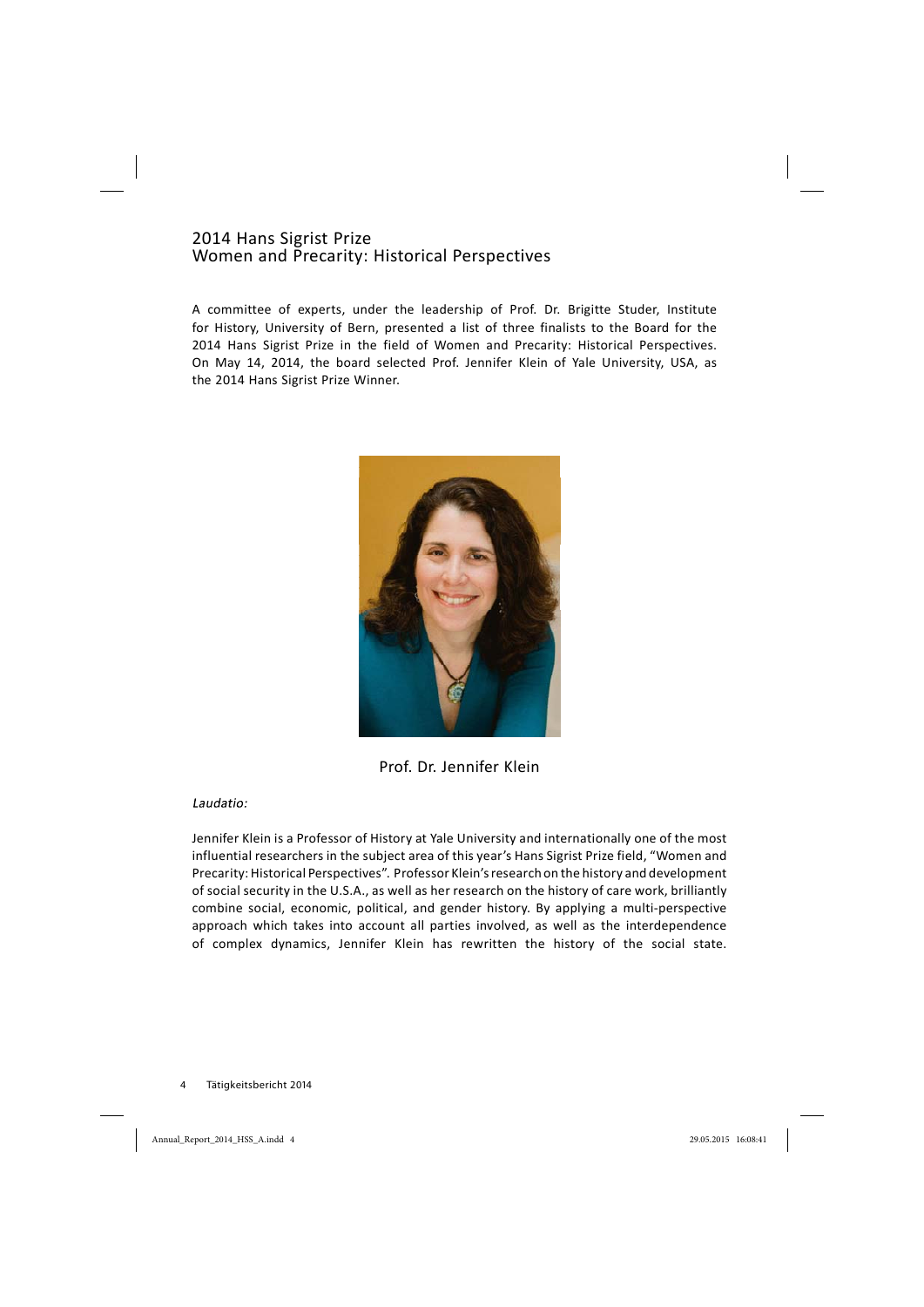# An Interview with the 2014 Hans Sigrist Prize Winner

HSF: Congratulations on being selected as the Hans Sigrist Prize Winner for 2014! What sparked your interest in the field of history itself?

Klein: After college, I was working in a very different kind of job. I was, believe it or not, working in New York City law enforcement as an investigator. I started to realize that in order to get at the political and the social issues that underlay the problems of corruption in an urban economy, that historical investigation would take me there. Merely prosecuting individuals didn't enable us to understand how people made the decisions that they did and why they took the actions that they did, how they were working within certain constraints, and yet, could take action that changed the outcomes. Instead, at root, these are historical questions. They not only enable us to get at the big picture of political economy and social change; ideally, such historical research would help us think about what would make a more just society today, and how we could build that going forward.

Often, people think of historians as people who are stuck in the past. Whereas, I actually felt like the kinds of questions that you could raise through historical research, for example, in my case, looking at the New Deal, which set up so many of our modern social policies and economic policies, would enable me to explore those questions for today. Then, on a more personal level, I love archival research. I love doing the research, am fascinated by the documents. I remember moments where I would be going through the archives, and I would call up my father and say, "I saw a letter, and it had Franklin Roosevelt's signature on it", or I would get really excited about something I had found. So, there was also something about the tactile act of looking at those records and seeing what people had to say that I found exciting as well. I do not think you get that just through the social sciences.

Finally, I think, it is not enough to simply have a model and then pluck out of the past what will fit that model and assume that is a predictive model. I think you have to really build a case historically through the evidence and let the evidence tell you. That doesn't mean that narrative is not an analytical mode of understanding what happened, but you do have to build from the evidence.

#### HSF: And specifically, how did you get interested in precarity?

Klein: On the question of precarity, I started off in my first book, looking at the questions of economic security and how it is that workers and families could build some kind of project for economic security. Writing about health care, social security, and pensions, my historical investigations enabled me to uncover a wider range of ideas, possibilities, and institutions that workers and social activists actually had, some of them quite progressive, that got lost and that people do not know about. One of the things I found while writing my book on health insurance and pensions, was that people in the 1930s and 1940s had some very good ideas about how to organize health care. When those lost out, not only did we lose possible programs, but we also lost the ideas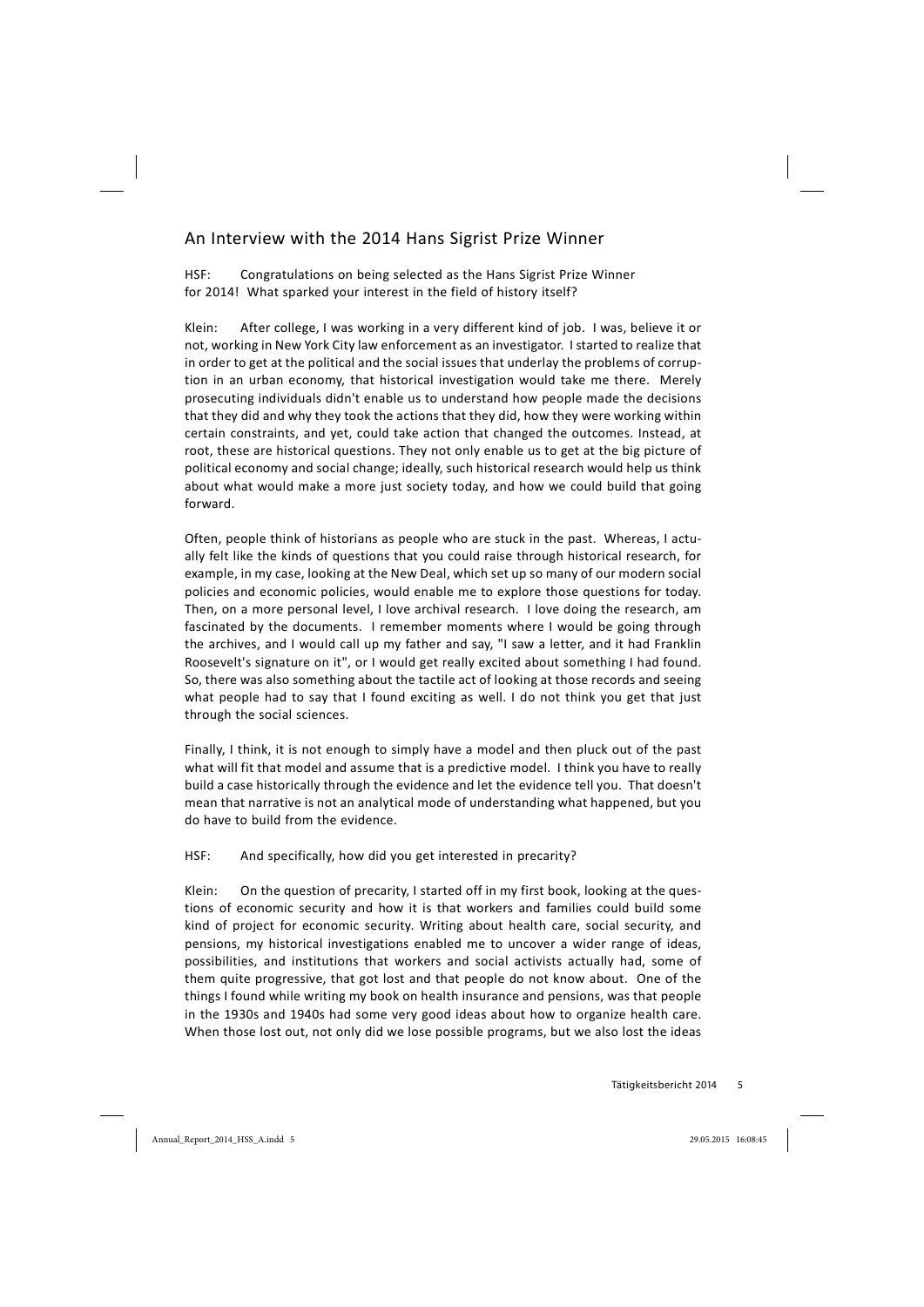and the kind of democratic control embedded in community or labor health care programs that are not there in the forms of commercial insurance and private insurance that employers in the United States opted for. What became precarious about that was that benefits ended up being attached to employment. Whereas a welfare state is meant to compensate for the insecurities of the labor market, the United States constructed a system that basically replicated those same insecurities of the labor market. Further, these benefits were premised on a model of employment that mainly corresponded to the experience of white men. So, while they received both the public benefits of the welfare state and the private benefits of core-sector employment, millions of other people - women, African Americans, Latinos - did not have any direct claim upon health benefits or private pensions. The inequalities in that private system have remained in place. It has continued to be the case that women are less covered by the private system, African Americans are less covered by it, and Latinos are less covered by it. The private system of benefits hit its peak in the mid-1970s, and has only reversed course since then. It is not as though we are moving towards egalitarian or universal coverage. Far from it!

HSF: Can you tell me about your most recent project?

In terms of my recent project, I was a fellow at the Robert Wood Johnson Foundation in health policy. I was working with political scientists and sociologists, and we started a reading group on long-term care. I found that everybody approached the questions of long-term care from the perspective of the users, the clients of care, and what their needs were. Consequently, the scholarly and policy literature mainly addressed the workers in so far as they were a problem for the consumers of the care: for example, "Oh, the workers are unreliable. The labor market is unstable." As a labor historian, I wanted to be able to look at those questions historically and structurally: "Why is it an unstable labor market?" and "What is the experience of providing care from the point of view of the women who are actually in the workforce?" "Why has care work continued to be a low-paid, feminized and racialized occupation and labor market?" That is where I could contribute to this debate as a labor historian. The research also revealed that what we might perceive as private labor taking place in the private space of the home was in fact an occupation continually shaped by the state. This raised another essential question: what has been the role of the modern state in creating a particular lowwage labor market and maintaining the insecurity of care labor jobs over time?

HSF: That's fascinating. I was very interested in some comments you made about how those workers fit into the modern economy versus industrial workers in the modern economy, with outsourcing and so on.

Klein: In the U.S., care workers, if we just think about home-based care workers, are a workforce of almost two million people. If we look at the broader continuum of people who are involved in what Eileen Boris and I call the care work economy nursing home aides, hospital workers, counselors, social workers, hospital work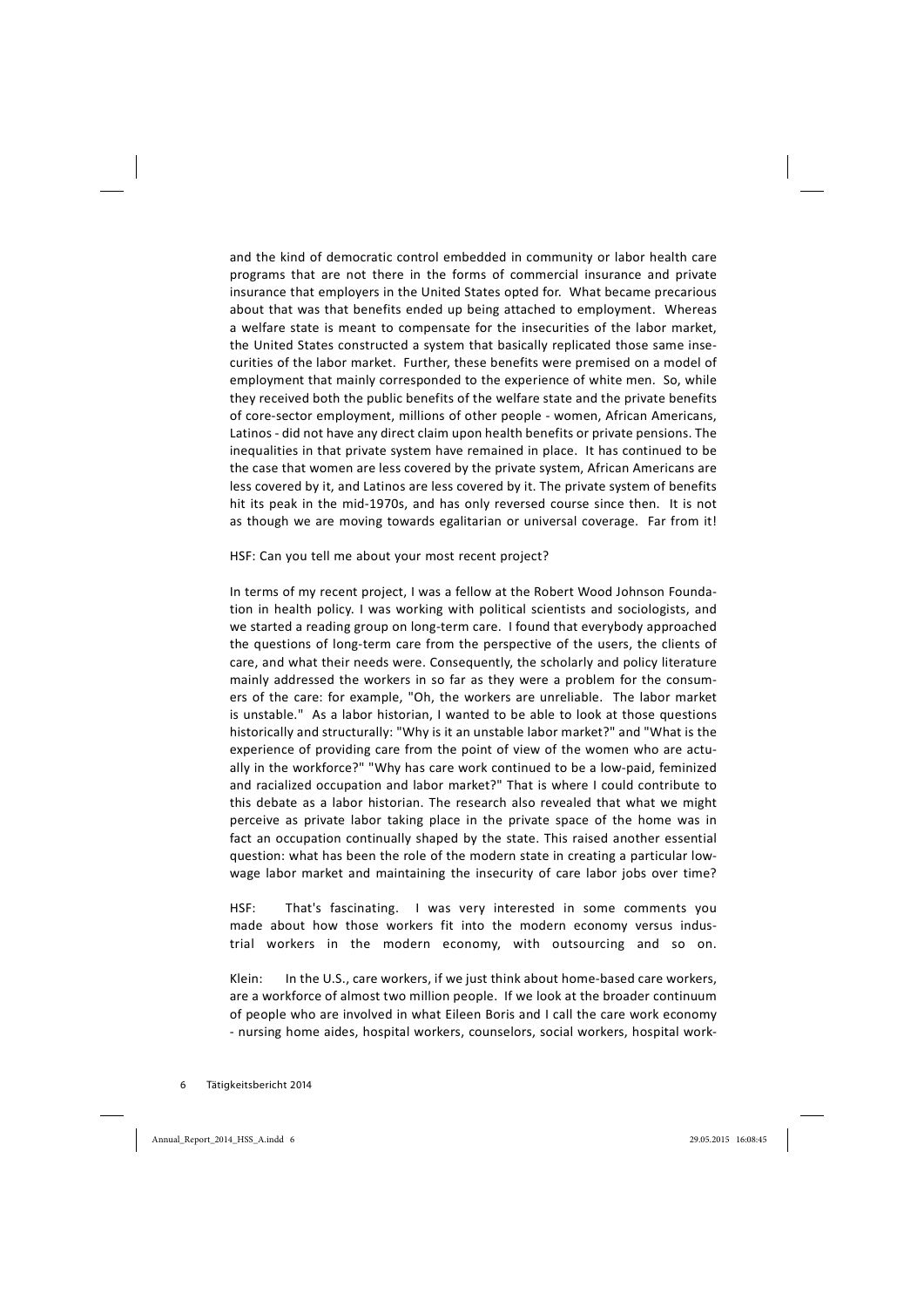ers of various sorts, personal care attendants, child care providers - that is truly a vast and rapidly growing workforce. Yet in American political culture, whenever we have an election season and politicians and parties want to talk about the concerns of "the worker," they still tend to hold up a particular kind of iconic worker the auto worker, the steel worker, the male worker - when in fact, there are far more women in the home care workforce than in auto and steel combined. They indeed represent the new workforce: in terms of the type of labor, the growth trajectory, and the fact that new immigrants are filling these jobs. Throughout the recent recession, where jobs have shrunk in a number of sectors, the jobs in this precarious home care sector have only continued to grow. I think you can say the same in terms of hotel work, cleaning work, and food service. These are all jobs that have traditionally been jobs that were precarious, often non-unionized (or de-unionized during the 1980s), and were outside of that structure of private social benefits and labor law. There is a global dimension to this too. There are care workers who are on the move throughout the global economy: going from the Philippines to Italy, or from the Philippines to Switzerland, or from Jamaica and Africa to the U.S. I think they are the workforce that is expected to pick up the work of the privatizing welfare state. There is still a tendency to act as though women's history is marginal and women's labor force experience is marginal. But when we think about care work, this ties into all of the central challenges faced by Western European and North American countries right now: the aging population, the ability of the medical sector to prolong life, the future of universal health care, the disability rights movement, immigration, and the future of the labor movement. Women's labors, once seen as marginal, therefore, are actually central.

HSF: Based upon the comparative research you have done and speaking with others in other countries, do you think any country has it right? Are there solutions that should be borrowed from certain countries?

Klein: Well, I believe that Germany has a good social insurance system now. Japan has tried to some degree, but it needs to be part of social insurance. I think that every time we act as though we do not have the solution, we forget that social insurance works, and it is quite effective; social risks can be planned for. To expect people to shoulder long-term care as a private burden is absolutely unreasonable. Almost a century ago, the U.S. and other industrial nations agreed on the recognition that, everybody would reach a point at which he or she could no longer be earning income in the workforce; therefore, if we plan for it, we can provide pensions. We have to start thinking that way regarding long-term care for a couple of reasons. Statistically, if you live beyond the age of 65, at some point, you will have chronic illness, or will need care; we can plan for that by pooling the risk and doing that in a socialized way. Second, I think that the assumption cannot be that it is going to be on the backs of cheap labor, because then you just have another impoverished population.

HSF: So, switching a little bit to the theme of the Hans Sigrist Prize, what do you think that the prize money will do for you in terms of what you can do for your research? Are there things you are hoping to be able to accomplish that this will help you with?

Klein: Oh, absolutely! Believe it or not, we do not normally get that much research funding. So, I see two things most immediately. One is resuming the archival research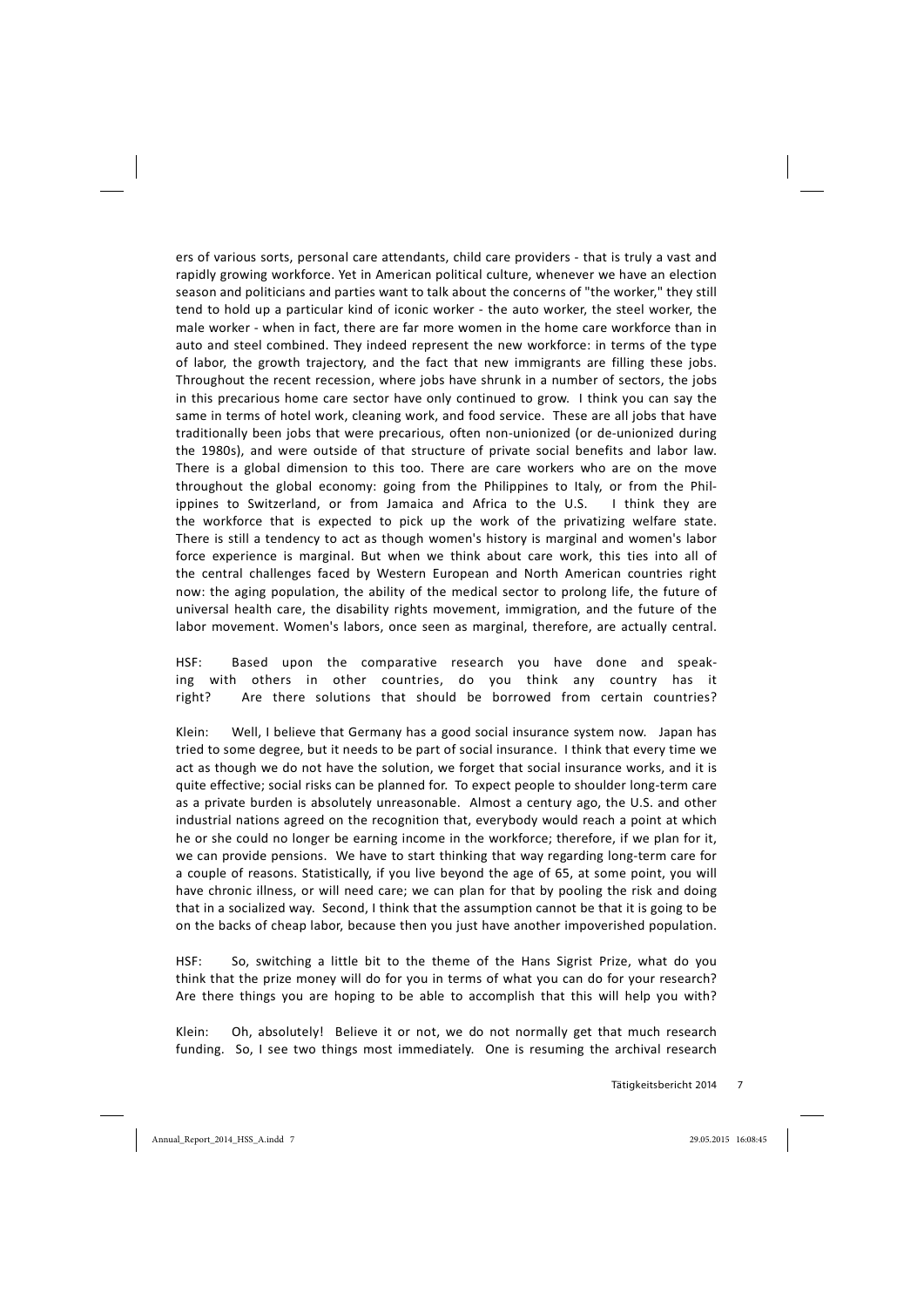that I would like to do; I have some new things that I am interested in looking at. Second, I am hoping to plan a conference. My plan is to discuss it with my graduate students, and define a cutting edge theme that we can organize the conference around. It will be thrilling to bring prominent voices to campus. Moreover, if we could connect scholars with workers' groups and other advocates pursuing legislative, legal, and workplace changes to counter economic precarity, those would be fruitful and exciting endeavors for all of us. One of the new projects I have wanted to do research on involves the way in which certain labor, people and places come to be seen as disposable, as waste, within capitalism. I am planning to begin with a case study in southeastern Louisiana, where there are chemical plants and hazardous waste sites, including a cancer cluster where women had been getting cancer at a higher rate. Women began to organize community groups to challenge the chemical companies' practices. Further, as I looked into it, I found in this very same area, there was a women's prison, a psychiatric hospital dating back to the mid-19th century, and a leprosy hospital colony. Between 1974 and 1982, three more prisons were built within this small radius of space. As has been the case in my previous work, I'm investigating how social and economic processes are linked. In this case, I want to think about the politics of creating waste and acting as those people are disposable and pushing them to the margins, examining these as linked forms of social and economic marginalization.

The other thing that is interesting about this area is that it was an area where many African Americans lived, and it also had some strong free black communities. These were places - even within the American South - where black people had traditionally owned land, yet interspersed with large plantations. Over time, the large plantationssold out to the chemical companies. This produced a pattern of small blocks of black-owned land or communities sandwiched between large chemical and oil companies. So I am also interested in what creates a landscape, how a landscape is racialized, and then how it creates certain forms of social and economic waste and a sense of disposability and precarity. Here, these African-Americans had land, so they thought that is what would give them stability; yet it turns out that they end up in the middle of this chemical corridor, with no escape, living lives of medical/health and economic precarity. It is a new project, at an incubative stage so those are just formative questions I have as I get started.

I will also continue to do my work on social benefits, as I get asked to write pieces on social benefits and policy. I just did a recent piece for an international volume that is a comparative volume on the uses of social policy language and terminology and how it shapes our understandings of the policies. For that, I was able to write about gender and security. Moreover, Eileen Boris and I have contributed to legal briefsfor court cases concerning home care workers. In my first book, I wrote about security: how does a society, polity or group of activists create a politics of security, how does that become a broadly supported ideology of security that people believe in, and then how does it get challenged and subverted? In my second book, we started off with insecurity a job hidden in the home, excluded from national labor standards and labor law, and denied any social benefits. We then uncovered the processes through which women could come to recognize themselves as workers who had agency and could create a way to improve their working conditions, their pay, and the standard of care received by clients. Indeed, it has been an on-going struggle just to get their labor recognized and valued as real work.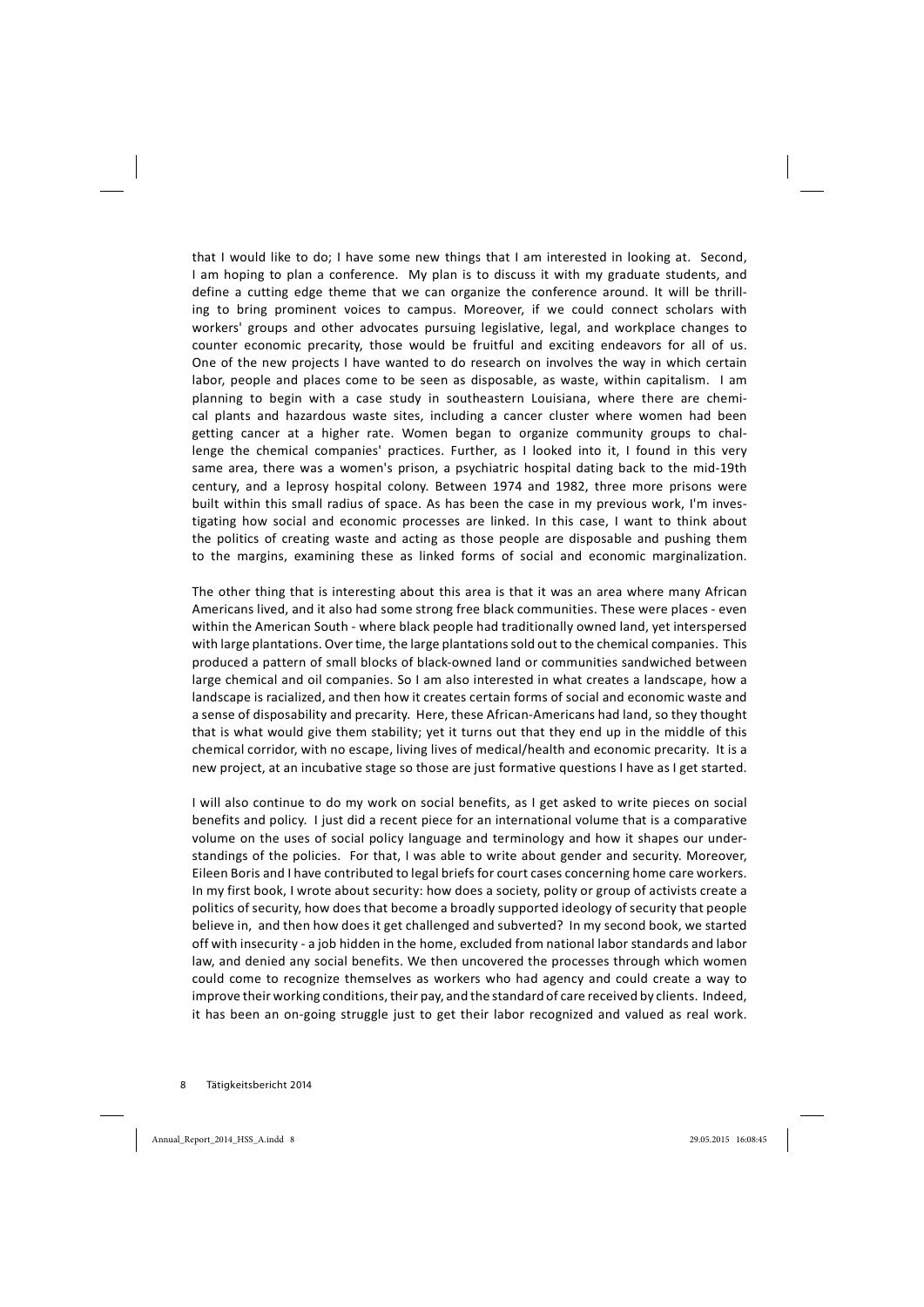HSF: I was interested in your findings, about why you think home health workers' work sometimes was not considered real work by the different laws that were passed, and by the population. Why was it undervalued?

Klein: I think it was due to three things. I think it is partially the labor: these are tasks that have traditionally been done unpaid by female family members, wives, daughters, or mothers. So there is the assumption that these are labors that should be done as responsibilities, or as duties, out of love and family obligation. The other factor is the site of the home itself and the fact that the home has remained outside of the legal definition of work. The home is continually constructed as a private space, even though, in fact, the market has intervened in the home for quite a while, for centuries really, and waged labor has taken place within the home. Not only has the market intervened in the home, but the state has as well. Still, there is an ideological, and legal, construct of the home as a private space; it has to be protected as private space - often under patriarchal rule - and the state has no business intervening. In fact, it is a place of work. Not only do the workers need to recognize themselves as workers; the people who employ domestic workers, often women themselves, have to recognize that they are employers. They often do not see themselves as employers. But, if you open your home to waged labor, then it means that is a space where labor standards apply or should apply. Finally, the labor and the site have been stigmatized through association with slavery and servile labor. I just participated in a conference recently that was organized by New Haven Legal Assistance and the National Employment Law Project on "wage theft," looking at the various places in which immigrants and other workers do not get paid. In some places, they have to clock out and then work more hours, or they work overnight and do not get paid, or in the home, they are working and not getting paid. I see my work as a contribution to that struggle and I'm part of what they are doing. For example, there is an attempt to get a Domestic Workers Bill of Rights passed in Connecticut, so I testified before the state Legislative Committee on Labor. Four states in the U.S., including New York and Massachusetts, have passed one of these laws. I've given lectures to and with union organizers, rank and file workers, and home care agency owners and visiting nurses. I've been on the picket lines with nursing home workers. I like to see myself as a person who is also out there working on these issues with other people.

HSF: So, it is not just history, it is also alive right now?

Klein: The point is to put our scholarly work on gender, labor, and economic security into practice and help people figure out how they can build the alliances that will overcome the precarity of this as both a job and as a social welfare benefit that people need. The historical research now can demonstrate that in particular places and moments in time, previously isolated home care workers formed successful alliances with senior citizens groups or disability rights groups; at other times, those were completely unstable alliances, because the state makes people afraid, pitting groups against each other and creating the impression of a zerosum game: if wages improve, you will lose your hours of care or you won't be able to get your benefits. The policy assumption has been that only through cheap labor can we provide sufficient care. It leaves the workers impoverished, but it also downgrades the labor, making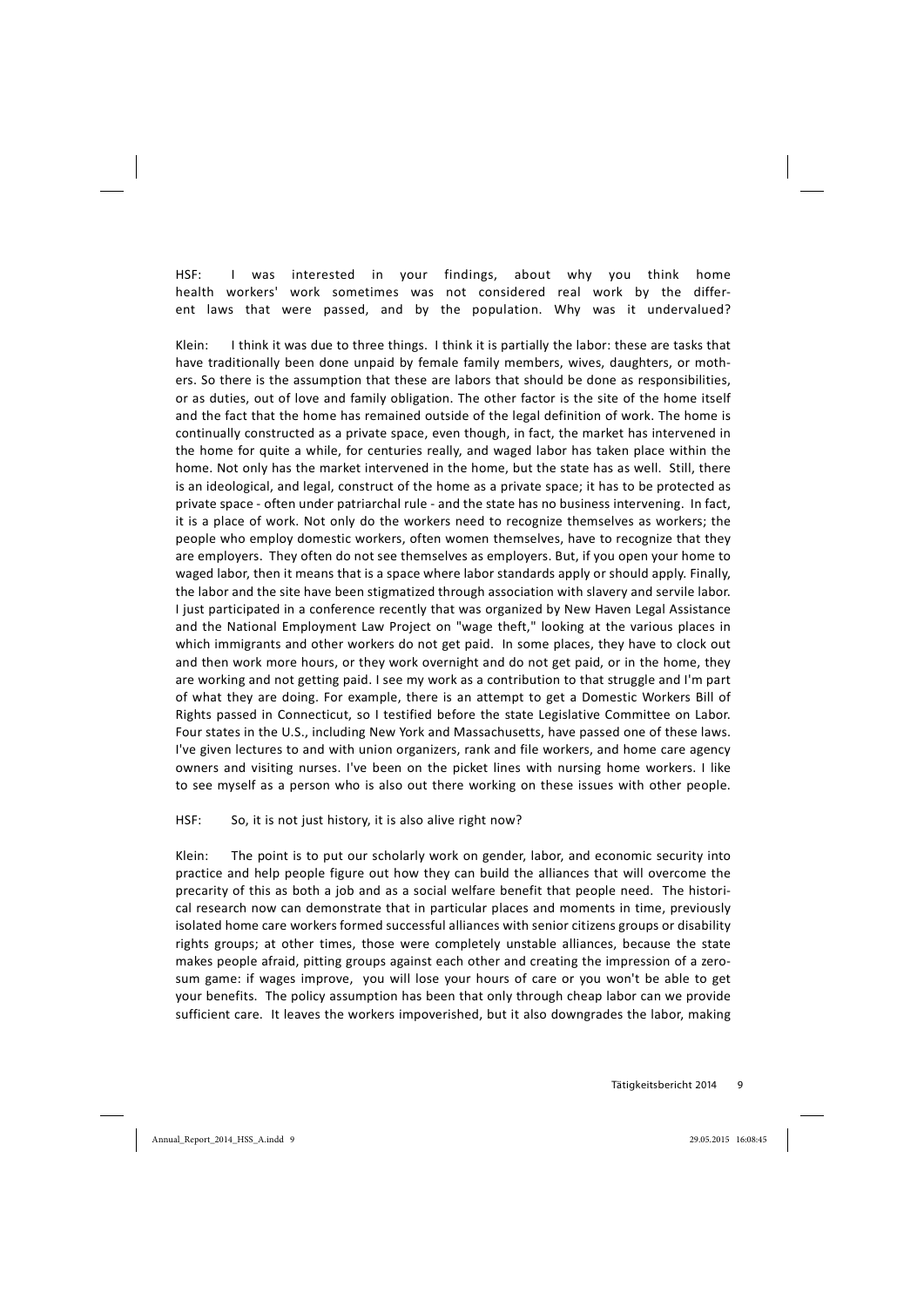it in turn seem unworthy of public funding. This produces a vicious downward spiral that leaves families on both sides of the equation insecure. Instead, we need to forge alliances, showing how their interests are interrelated: better care and better working conditions as tied together, because if you devalue one, you devalue the other. It's become even more urgent now, because the federal courts in the U.S. have begun to strip away some of the labor rights so recently won by these women.

HSF: I know you have only been at the University of Bern for a few days, but have you enjoyed your visit so far, and has anything surprised you about Bern?

Klein: I've never been to Switzerland before, so to me it had been a place that existed in books or articles, whether childhood books, or later scholarly books, or magazine and newspaper articles. The walking tour of Neuchatel and Bern was fascinating. It completely appeals to my historian's brain to walk the streets and market galleries of these medieval towns, seeing all the fountains, walls, buildings, clocks, even shutters! I teach an U.S. Urban History course at Yale, which spans the 1870s-present. To be here, however, one truly gets the sense of the broad span of urban living and political economy in human culture. I was thrilled to have the opportunity to teach a lecture in Professor Studer's course. The students were great. They listened attentively (especially given that it was a lecture in their third or fourth language!) and asked compelling questions, seeking ways to connect the U.S. story with what they had been learning about Switzerland or other parts of the world. I also had the opportunity to meet in smaller gatherings with graduate students and learn about the work they are doing on welfare state, social policy, and labor issues. The graduate students at University of Bern are doing fantastic work-on old age support, on women's activism in the 1970s - that will shape the field in years to come. Dinners and lunches with the Prize Committee members and Foundation officials enabled us to engage in cross-disciplinary conversations

I am very excited to be honored in this way, and to be here. Participating in this international symposium with scholars such as Professor Brigitte Studer, Professor Pat Thane, Professor Martin Lengwiler, Professor Eileen Boris, and the other people at the conference enables us to engage in a vigorous and imperative conversation about the similar issues faced by women, who are key breadwinners and whose labors are central to the economic trends within each nation and across the dynamic global economy. The conference is an ideal mix of scholars across the generations. We've been able to bring our particular investigations of the history of gender, social benefits, and inequality in each discrete nation into dialogue with each other and illuminate significant patterns of convergence or divergence - wrestling with the balance between structure and agency. We could think about the consequences of gendered citizenship. With the social democracies of the post-World War II era being questioned and the welfare states going through transitions, being part of this international conversation is both a rich and timely opportunity, and I look forward to further applying it in my research.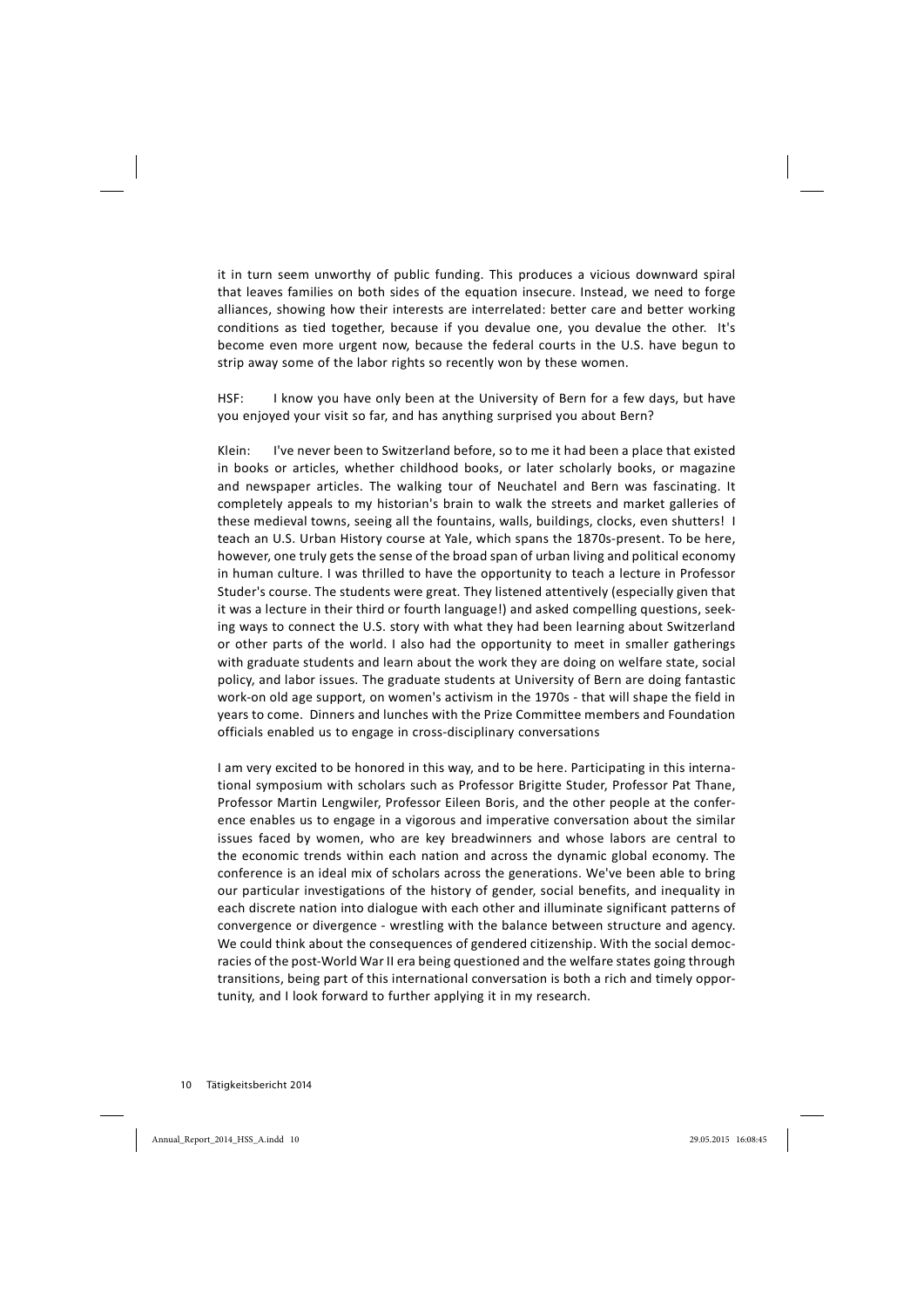

2014 Hans Sigrist Prize Winner Prof. Dr. Jennifer Klein (center front) with University of Bern Rector Prof. Dr. Martin Täuber and other prize winners at the 2014 Dies Academicus ceremony. (Photo Copyright: University of Bern, Communications Section).

# FORSCHUNGSGEBIET FÜR DEN HANS SIGRIST PREIS 2015

Der Stiftungsrat hat in der Herbstsitzung vom 3. November 2014 dem durch Prof. Dr. Andrea Endimiani in einem engagierten Referat vorgestellten Forschungsgebiet "Combatting Antibiotic Resistance: Novel Antibacterial Strategies" für den Preis 2015 zugestimmt. Dieses Gebiet wurde von der Medizinischen Fakultät mit Unterstützung der Vetsuisse-Fakultät und der Philosophisch-naturwissenschaftlichen Fakultät der Universität Bern vorgeschlagen. Prof. Dr. Endimiani wird in Zusammenarbeit mit den erwähnten Fakultäten ein Evaluationsgremium einberufen. Die Wahl des Preisträgers oder der Preisträgerin durch den Stiftungsrat erfolgt im Mai 2015.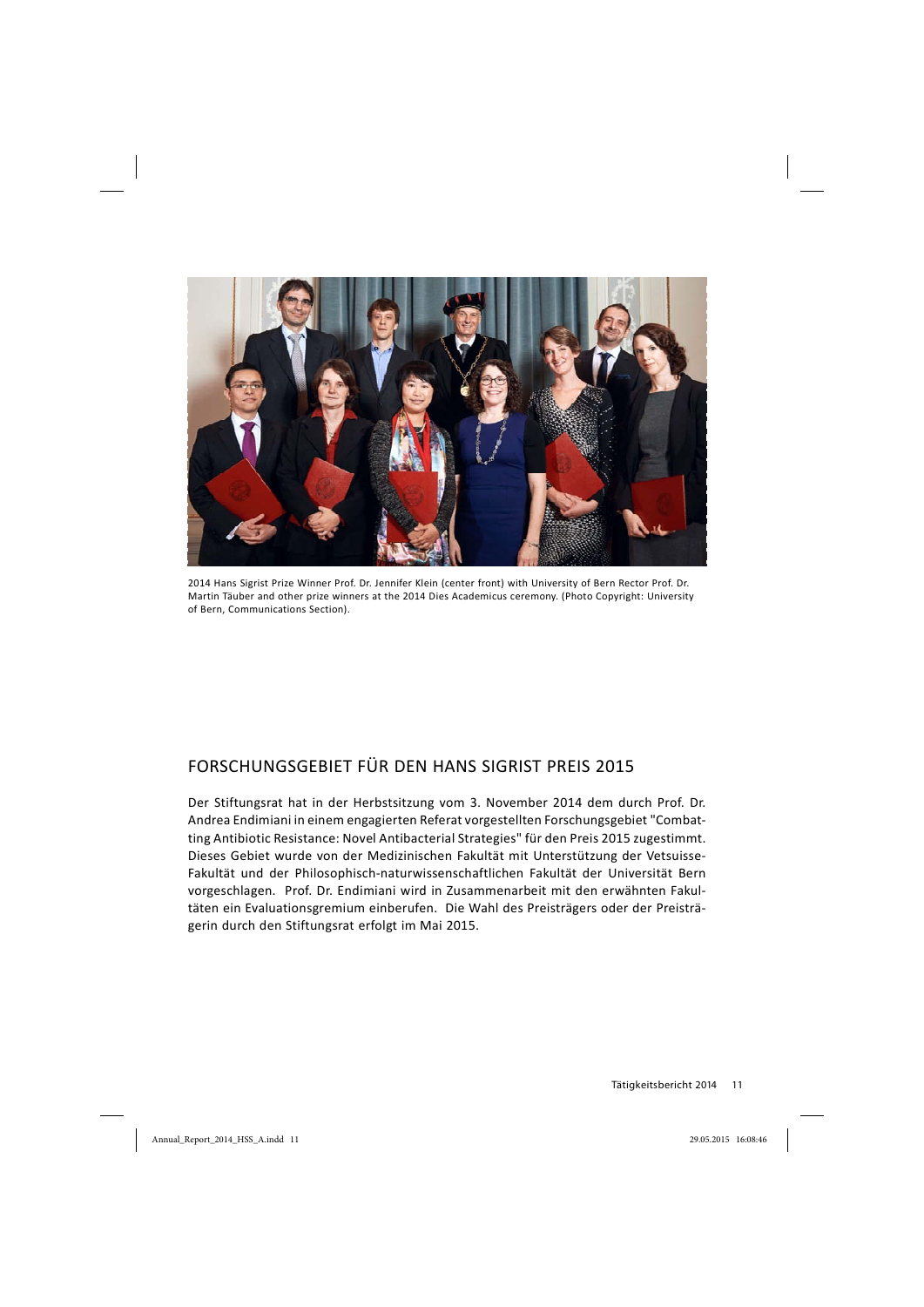#### HANS SIGRIST SYMPOSIUM 2014

Prof. Dr. Brigitte Studer, Institute of History at the University of Bern, organized the 2014 Hans Sigrist Symposium, entitled, "Women & Precarity: Historical Perspectives", with lectures by the Hans Sigrist Prize Winner and other globally-known speakers in the field:

| 1:00 p.m.   | Opening remarks on behalf of the Hans Sigrist Foundation Board                                                                                                                                                                             |  |
|-------------|--------------------------------------------------------------------------------------------------------------------------------------------------------------------------------------------------------------------------------------------|--|
| 1:10 p.m.   | Prof. Dr. Brigitte Studer, University of Bern<br>Introduction                                                                                                                                                                              |  |
| $1:25$ p.m. | Prof. Dr. Jennifer Klein, Yale University<br>Women, Work, and Welfare: A History of Gender & Precarious<br>Labor Markets                                                                                                                   |  |
| $2:15$ p.m. | Prof. Dr. Eileen Boris, University of California Santa Barbara<br>Shadow and Force in the Making of Precarity: Radicalized Bodies<br>and State Power in the United States<br>Introduction/Moderation: Dr. Sonja Matter, Harvard University |  |
| 3:00 p.m.   | <b>Break</b>                                                                                                                                                                                                                               |  |
| 3:30 p.m.   | Prof. Dr. Pat Thane, Kings College London<br>Women and Social Care in the British Welfare State, Past & Present<br>Introduction/Moderation: Prof. Dr. Gabriele Rippl, University of Bern                                                   |  |
| 4:10 p.m.   | Prof. Dr. Martin Lengwiler, University of Basel<br>Social Security and the Production of Inequalities<br>Introduction/Moderation: Prof. Dr. Sabine Strasser, University of Bern                                                            |  |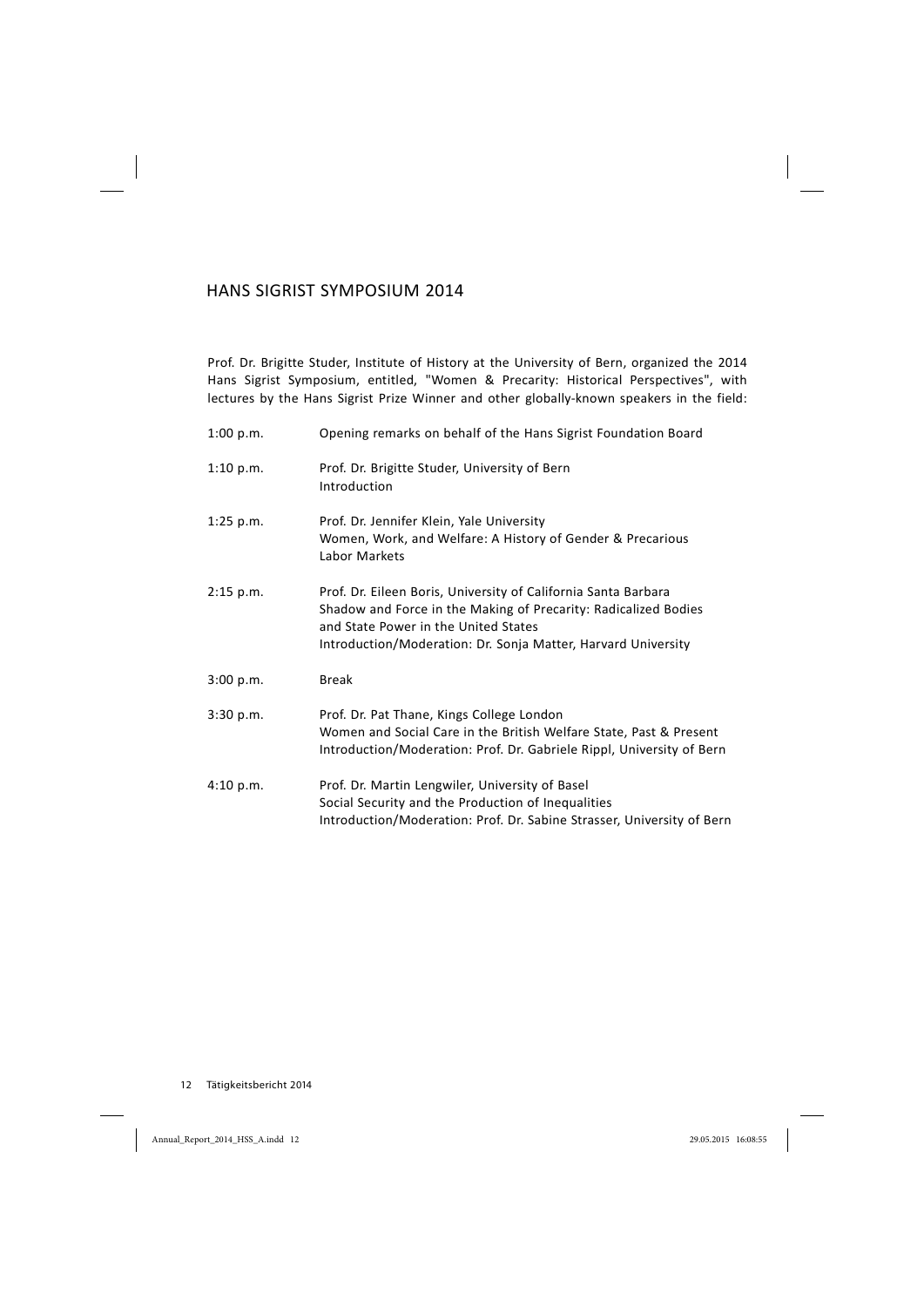

From left to right: Prof. Brigitte Studer, Prof. Norbert Trautmann, Prof. Jennifer Klein, Prof. Eileen Boris, and Prof. Pat Thane.



2014 Prize Winner Prof. Jennifer Klein speaks to an engaged symposium audience.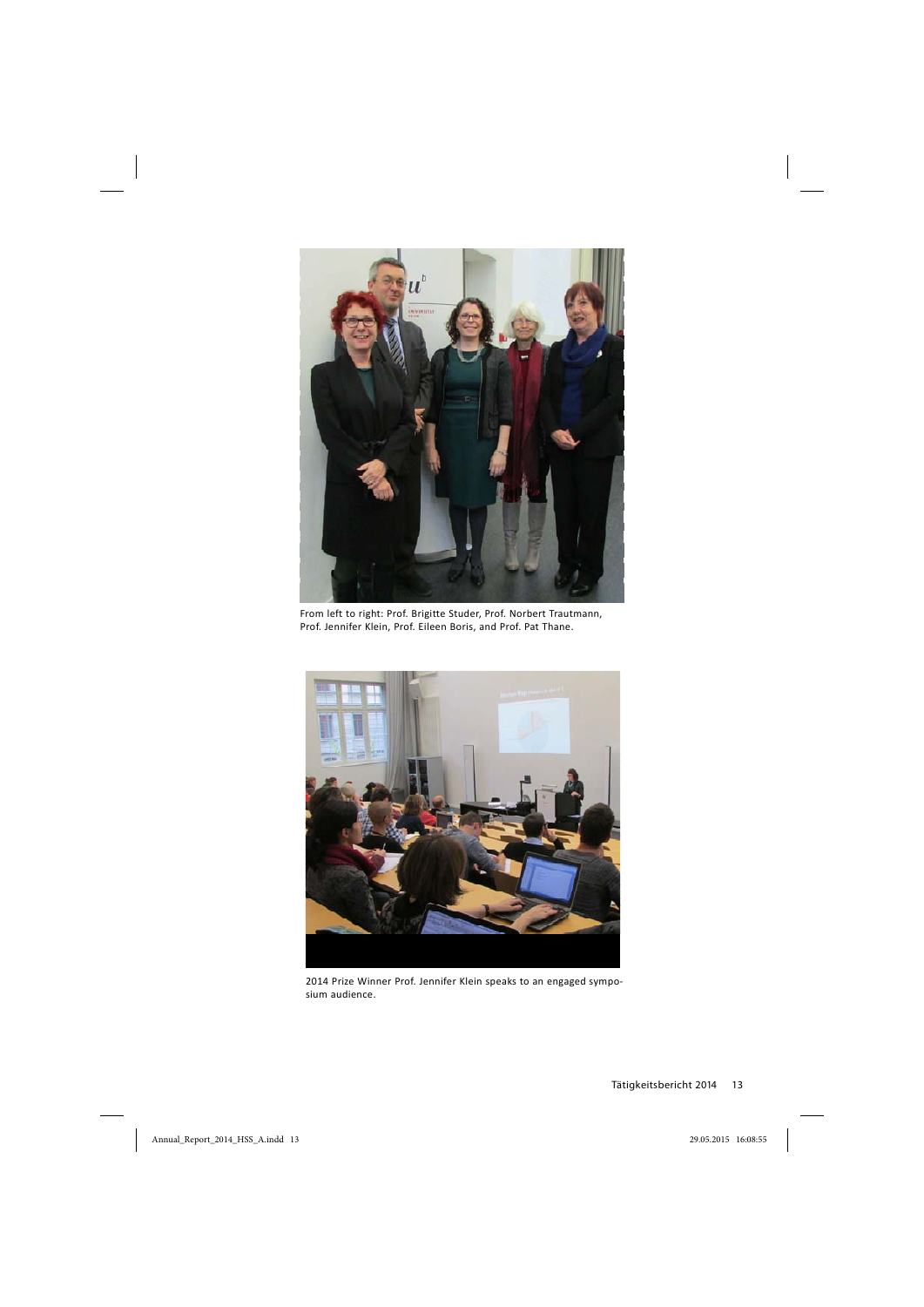# 2014 HANS SIGRIST SUPPLEMENTARY GRANTS (ZUSCHÜSSE)

In 2014, the Foundation approved three applications for Hans Sigrist Supplementary Grants for a total amount of 12,250 CHF:

#### Dr. Joanna Bator, Novelist, Poland

Prof. Dr. Patrick Suter, along with Dr. Corinne Fournier Kiss, Institute of French Language and Literature, requested 5,000 CHF for a grant for Dr. Joanna Bator, internationally-known Polish author and the Friedrich Dürrenmatt Guest Professor for World Literature at the University of Bern during the Fall Semester 2014. In 2013, Joanna Bator was the winner of the Nike Prize, the most prestigious literary prize in Poland, and while in Switzerland, she won the Spycher Literaturpreis in Leuk (2014). Dr. Joanna Bator taught a full MA Seminar in English on "Misfits, the Uncanny and Heterotopias" and within this framework, she invited experts in various fields from Poland to speak. Together with Dr. Corinne Fournier Kiss, Dr. Bator organized additional events which included lectures and a workshop for doctoral students. Joanna Bator's teaching was a valuable addition for the Faculty of Art. Being recognized as a culture expert and gifted writer, she made a great contribution towards bridging the gap between science and art.



Dr. Corinne Fournier Kiss, Maître-assistante, Institut de langue et de littérature françaises at the University of Bern, reads from Supplementary Grant Recipient Joanna Bator's works at the Auftaktveranstaltung at the Haus der Universität in September 2014.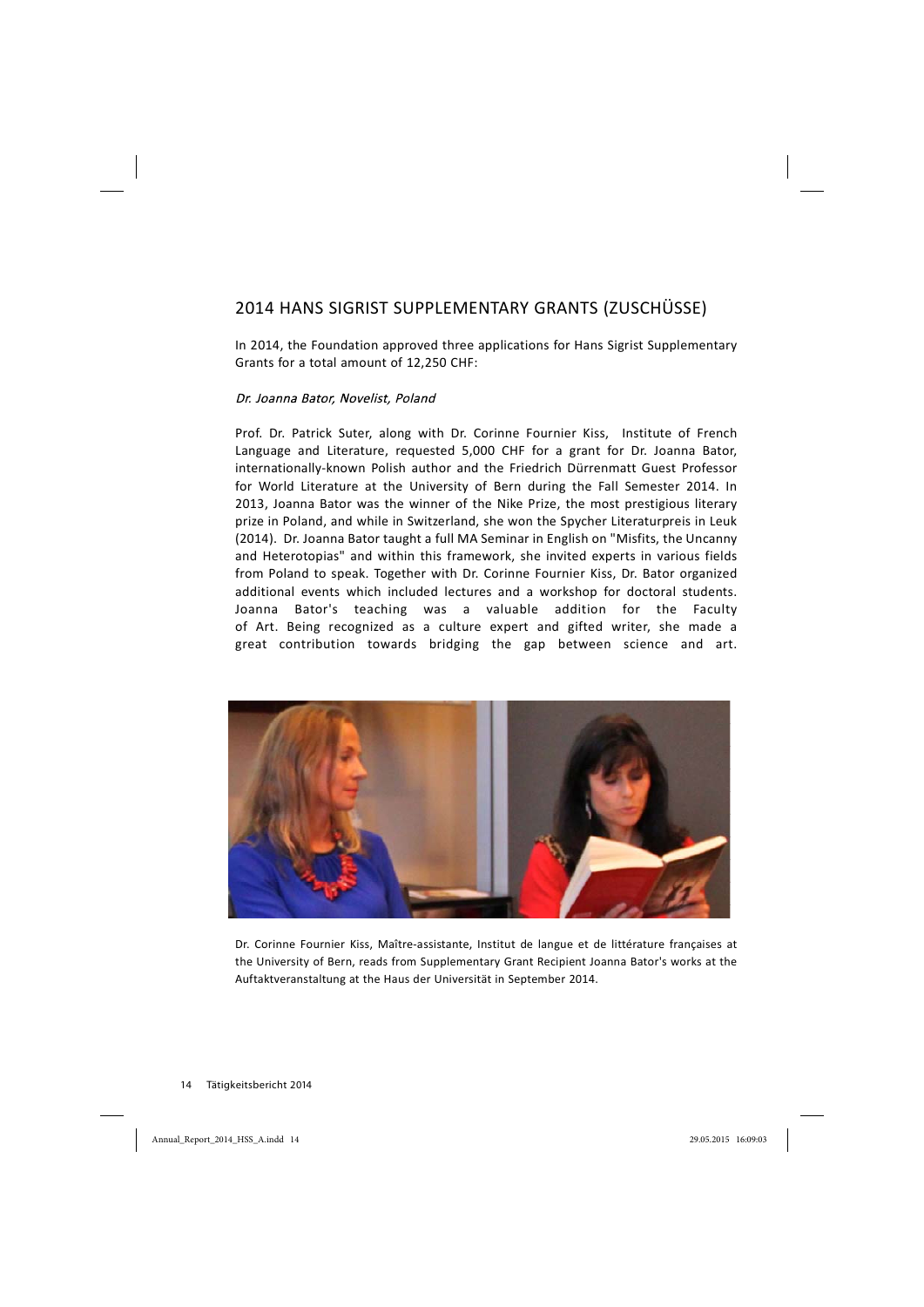# 2014 HANS SIGRIST SUPPLEMENTARY GRANTS (ZUSCHÜSSE)

#### Prof. Dr. Alessandra Carattoli, Istituto Superiore di Sanità (ISS), Rome, Italy

Prof. Dr. med. Andrea Endimiani, Institute for Infectious Diseases (IFIK), requested 6,000 CHF for a 6-month grant for Prof. Dr. Alessandra Carattoli from the Istituto Superiore di Sanità (ISS), Rome (Italy). They worked together on several projects regarding bacterial plasmids carrying antibiotic resistant genes. Some of the results of this productive collaboration have been published in Antimicrobial Agents and Chemotherapy (58:6320-3; 2014) and in the International Journal of Antimicrobial Agents (44:260-2; 2014). Professors Endimiani and Carattoli are still collaborating to study the impact of the transmission of multidrug-resistant plasmids from bacteria residing in humans and animals. Several pioneering papers regarding this research are forthcoming in high-impact journals. Prof. Carattoli has also significantly improved the knowledge of the IFIK research groups (including Masters and Ph.D. students) on this fascinating and clinically important topic.



Supplementary Grant Recipient Prof. Dr. Alessandra Carattoli with Prof. Dr. med. Andrea Endimiani at the Institute for Infectious Diseases at the University of Bern.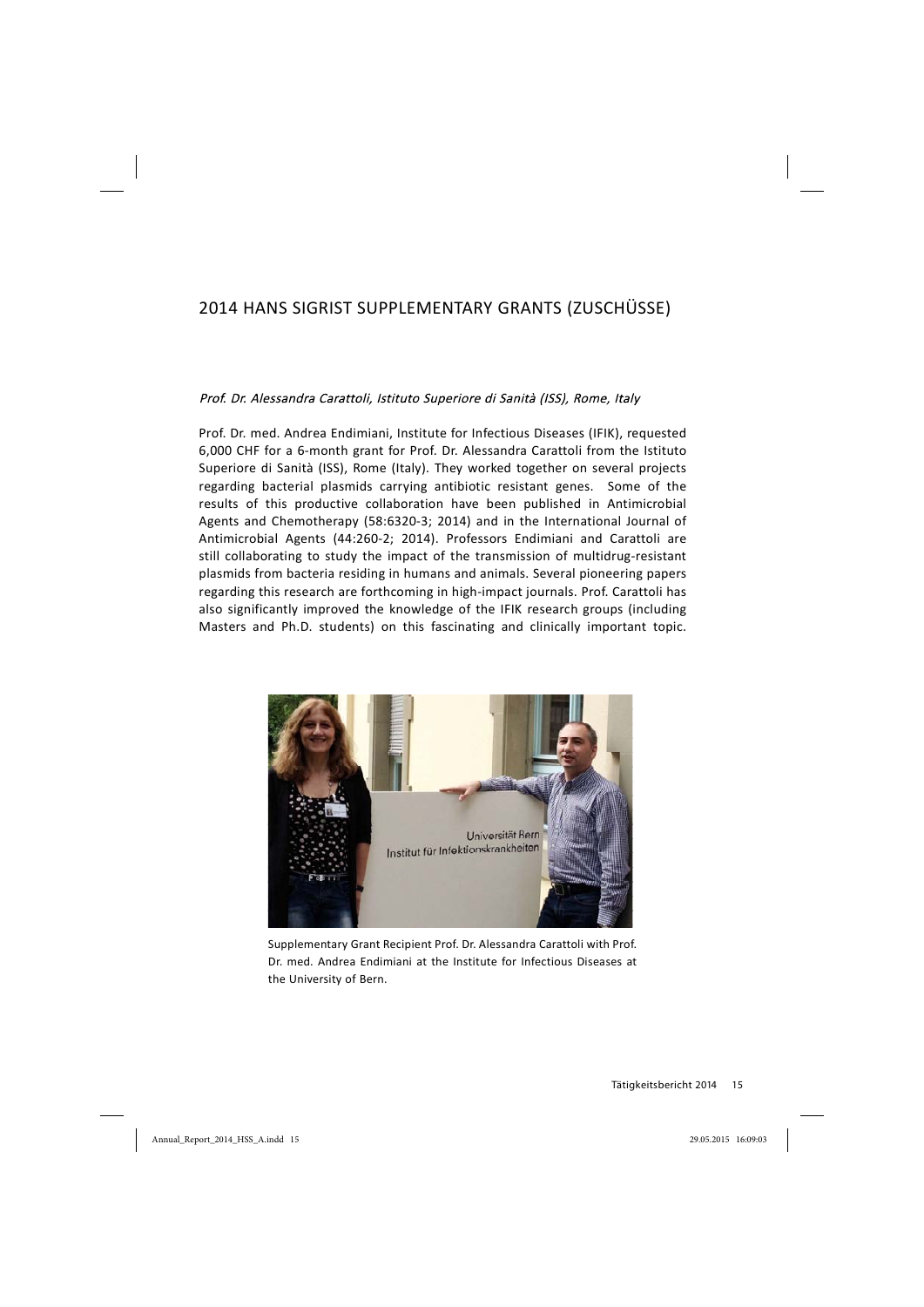# 2014 HANS SIGRIST SUPPLEMENTARY GRANTS (ZUSCHÜSSE)

#### Prof. Dr. Raluca Sassu, University Lucian Blaga, Sibiu, Romania

Prof. Dr. Claudia Roebers, Institute for Psychology, requested 1,250 CHF for a five-week grant for Prof. Dr. Raluca Sassu of Lucian Blaga University in Sibiu, Romania. Prof. Sassu worked together with Prof. Roebers to conduct a study of 159 Swiss kindergarten childen, regarding the cognitive competencies and functions needed for school readiness. The findings indicated that updating, one of the three domains of executive function, is the most significant predictor of behavioral self-regulation and of learning ability, while individual differences in adjustment were mainly explained by social skills.



2014 Hans Sigrist Supplementary Grant recipient Raluca Sassu, giving standardized tests to Swiss kindergarten children as a part of a project designed to determine what factors contribute to school readiness.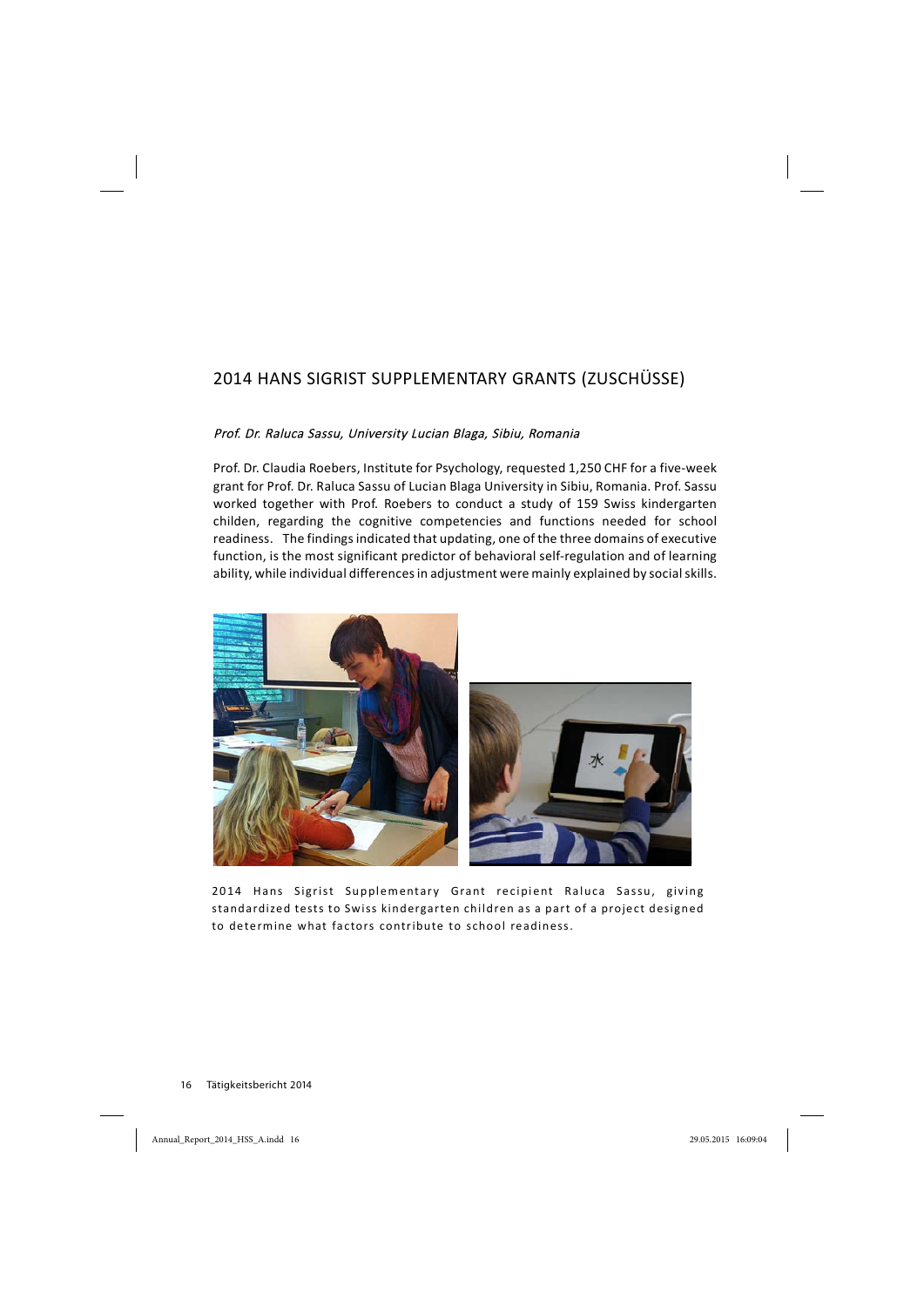# APPLYING FOR A SUPPLEMENTARY GRANT (ZUSCHUSS)

Hans Sigrist Supplementary Grants are meant to supplement, but not fully fund, the cost of a research visit to the University of Bern. Given the high cost of living in Bern, the Foundation offers up to 1,000 CHF per month, pro-rated weekly, to assist professors from other universities with their living costs while conducting a project in cooperation with a University of Bern faculty member. The foundation accepts applications for supplementary grants (Zuschüsse) on a rolling basis. Applications must be submitted at least six weeks before the proposed research visit, in order to allow time for consideration. However, because the foundation has a fixed annual budget for these grants, earlier applications are encouraged. The request/application for a Supplementary Grant must made by the University of Bern host professor. Full details on the application process (in English) are available on our website at www.sigrist.unibe.ch.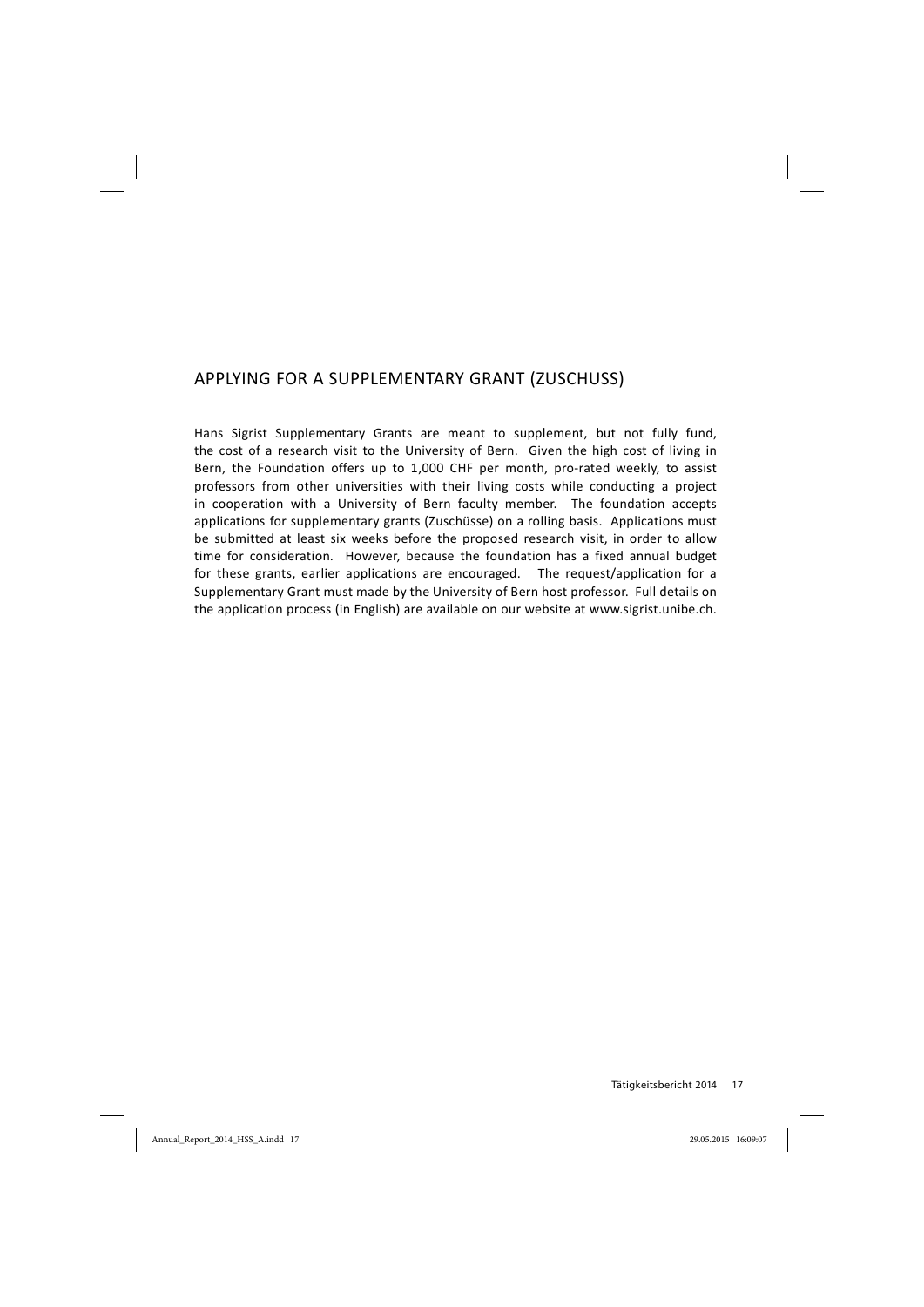#### FORSCHUNGSAUSZEICHNUNG UND FÖRDERUNG DURCH DIE HANS-SIGRIST-STIFTUNG

Die Hans-Sigrist-Stiftung hat seit ihrer Gründung zahlreiche Persönlichkeiten aus Bern, aus der Schweiz sowie aus dem Ausland auszeichnen und unterstützen können. Nachstehend werden alle Preis- und Stipendiumsempfänger und -empfängerinnen aufgeführt. Zu erwähnen ist, dass zahlreiche dieser Persönlichkeiten nach der Auszeichnung durch die Hans-Sigrist-Stiftung ihre wissenschaftliche Laufbahn mit grösstem Erfolg fortgesetzt haben, was u.a. auch auf den innovativen Charakter der Hans Sigrist Unterstützung schliessen lässt. So erhielt Robert Horvitz, unser erster Preisträger 1994, acht Jahre später den Nobelpreis, und 2009 wurde der frühere Hans Sigrist Preisträger (Preis 1997), Prof. Jack W. Szostack, zusammen mit Elisabeth Blackburn und Carol Greider mit dem Nobelpreis für Medizin ausgezeichnet.

#### BISHERIGE TRÄGERINNEN UND TRÄGER DES HANS SIGRIST PREISES

| 1994 | Prof. H. Robert Horvitz, Massachusetts Institute of Technology, USA<br>Apoptosis - Der programmierte Zelltod                                                        |
|------|---------------------------------------------------------------------------------------------------------------------------------------------------------------------|
| 1995 | Prof. Joseph P. Newhouse, Harvard University, USA<br>Gesundheitsökonomie                                                                                            |
| 1996 | Prof. Frantisek Smahel, Karls-Universität Prag, Tschechien<br>Geschichtliche Erforschung von Ostmitteleuropa                                                        |
| 1997 | Prof. Gerald F. Joyce, Scripps Research Institut, USA, und<br>Prof. Jack W. Szostak, Harvard Medical School, USA<br>RNA - Schlüsselmolekül zur Entstehung von Leben |
| 1998 | Dr. Michel Orrit, Centre de Physique Moléculaire Optique et<br>Hertzienne, Université de Bordeaux, Frankreich<br>Chemische Grundlagen neuartiger Materialien        |
| 1999 | Prof. Joan W. Scott<br>Institute for Advanced Study, Princeton, USA<br>Neue Erkenntnisse in der Geschlechterforschung                                               |
| 2000 | Prof. Elsa Tamez, Universidad Biblica Latinoamericana, Costa Rica<br>Kontextuelle Bibelhermeneutik                                                                  |
| 2001 | Prof. Jan Johansson, Karolinska Institutet, Schweden<br>Biologische Grenzflächen: Die innere Lungenoberfläche                                                       |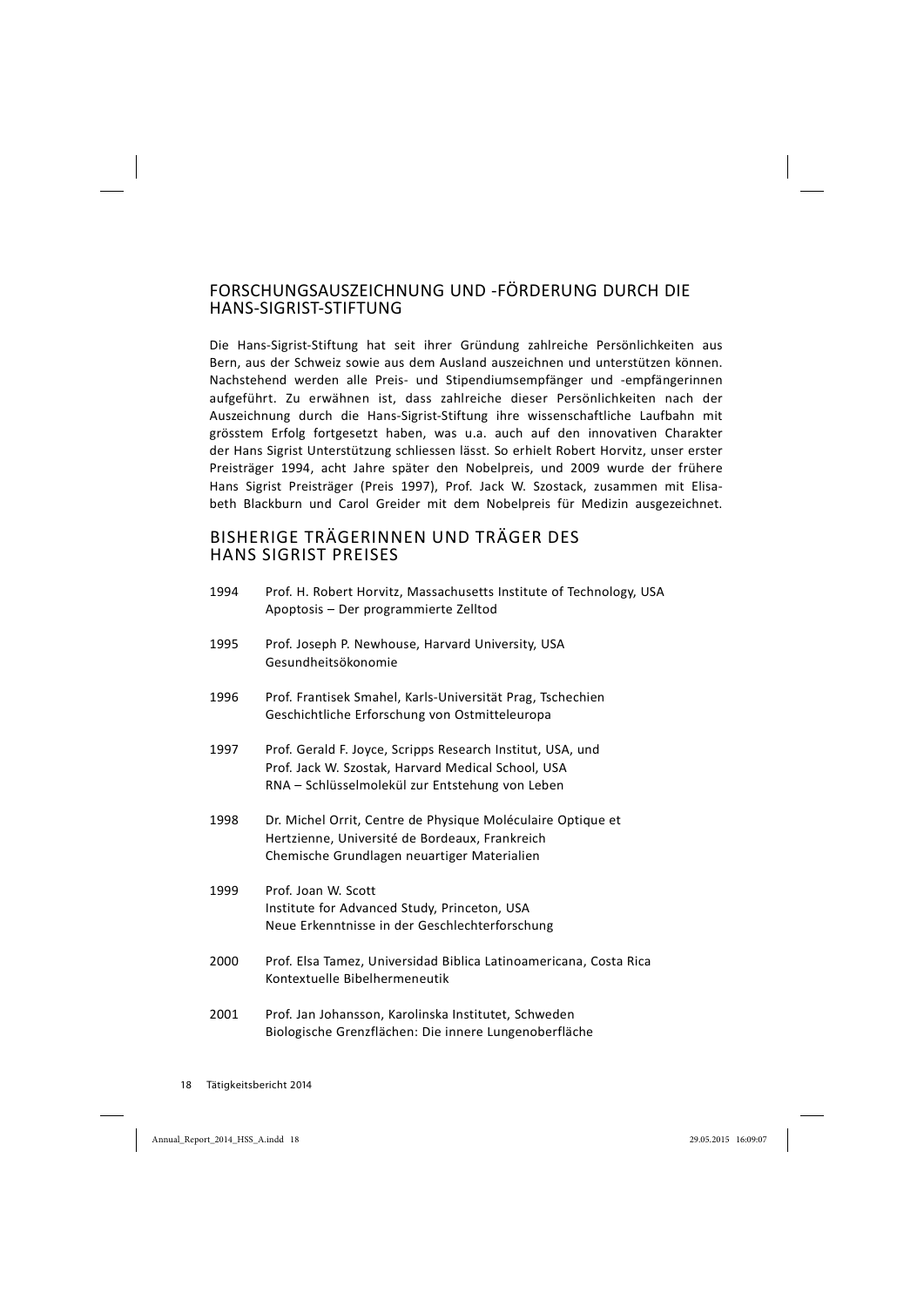| 2002 | Dr. Jorge Galàn, Yale University, USA<br>Pathogen-Wirt-Interaktion                                                                                                 |
|------|--------------------------------------------------------------------------------------------------------------------------------------------------------------------|
| 2003 | Prof. Dr. Emilio Gentile, Università «La Sapienza», Rom, Italien<br>Politische Religionen als Merkmal des 20. Jahrhunderts                                         |
| 2004 | Prof. Dr. Christopher Pollitt, Erasmus University, Rotterdam, Niederlande<br><b>Public Governance</b>                                                              |
| 2005 | Prof. Dr. Stephen Elledge, Harvard Medical School, Boston, USA<br>Qualitätskontrolle in lebenden Zellen                                                            |
| 2006 | Prof. Dr. David M. Richardson, Stellenbosch University, Südafrika<br><b>Biological Invasions</b>                                                                   |
| 2008 | Prof. Dr. Andreas Feldtkeller, Humboldt-Universität, Berlin, Deutschland<br>Religionen - Wahrheitsansprüche - Konflikte - Theologien:<br>Theoretische Perspektiven |
| 2009 | Prof. Dr. Patrik Vuilleumier, Universität Genf, Schweiz<br>Kognitive Neurowissenschaft                                                                             |
| 2011 | Prof. Dr. Nicola Lacey, University of Oxford, United Kingdom<br>Rechtsstaat und Spätmoderne                                                                        |
| 2012 | Prof. Dr. Stephen A. Boppart, University of Illinois, USA<br>Diagnostische Lasermedizin                                                                            |
| 2013 | Prof. Dr. Yoshiki Sasai, RIKEN Center for Developmental Biology, Kobe, Japan<br>Stem Cells in Regenerative Medicine                                                |
| 2014 | Prof. Dr. Jennifer Klein, Yale University, New Haven, CT, USA<br>Women and Precarity: Historical Perspectives                                                      |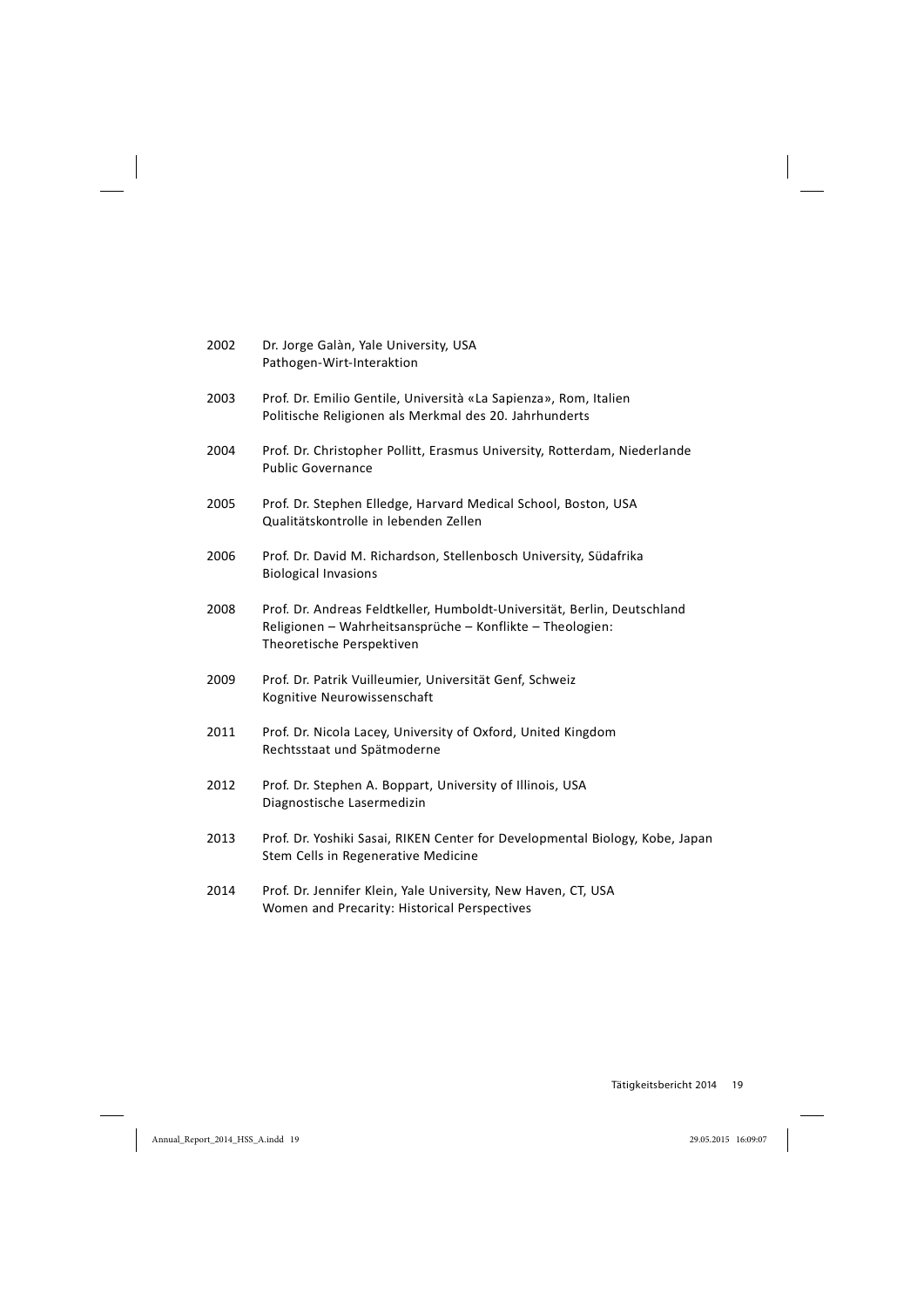# BISHERIGE EMPFÄNGERINNEN UND EMPFÄNGER VON HANS SIGRIST STIPENDIEN

| 1994 | Dr. Michael Gerfin<br>Rechts- und Wirtschaftswissenschaften                                                                                                                                   |
|------|-----------------------------------------------------------------------------------------------------------------------------------------------------------------------------------------------|
| 1996 | Dr. Petra S. Hüppi<br>Klinische Forschung                                                                                                                                                     |
| 1997 | Dr. Alberto Achermann und Dr. Andreas Lienhard<br>Rechtswissenschaft                                                                                                                          |
| 1998 | Dr. Eliane Marti<br>Forschung mit dem Tier - Forschung für das Tier                                                                                                                           |
| 1999 | Dr. Werner Eugster<br>Einfluss der Juragewässerkorrektionen auf das lokale und regionale Klima                                                                                                |
| 2000 | Dr. Lorenz E. Baumer<br>Kultureller Austausch - Classical Archaeology                                                                                                                         |
| 2001 | Dr. Ohad S. Parnes<br>Geschichte der Naturwissenschaften, Mathematik oder<br>Logik des 19. und 20. Jahrhunderts                                                                               |
| 2002 | Dr. Erik Vassella<br>Erreger-Wirt-Wechselwirkung auf molekularer Ebene                                                                                                                        |
| 2003 | Dr. Claudia Spadavecchia<br>Schmerzerkennung und Behandlung beim Tier                                                                                                                         |
| 2004 | Dr. Sacha Zala<br>Historische Politologie: politische Geschichte im Spannungsfeld von Anthro-<br>pologie, «politischer Theologie», Sozial- und Politikwissenschaften (18.–20.<br>Jahrhundert) |
| 2005 | Dr. Georg Lutz<br>Entwicklung politischer Institutionen zur Förderung guter<br>Regierungsführung                                                                                              |
| 2007 | Dr. Friederike Zeeh<br>Studien im Rahmen der «Veterinary Public Health»: Neue Nachweismetho-<br>den für aktuelle Erkrankungen des Verdauungs- und des Atmungsapparates                        |

und Untersuchungen zur Entstehung von Lahmheiten bei Schweinen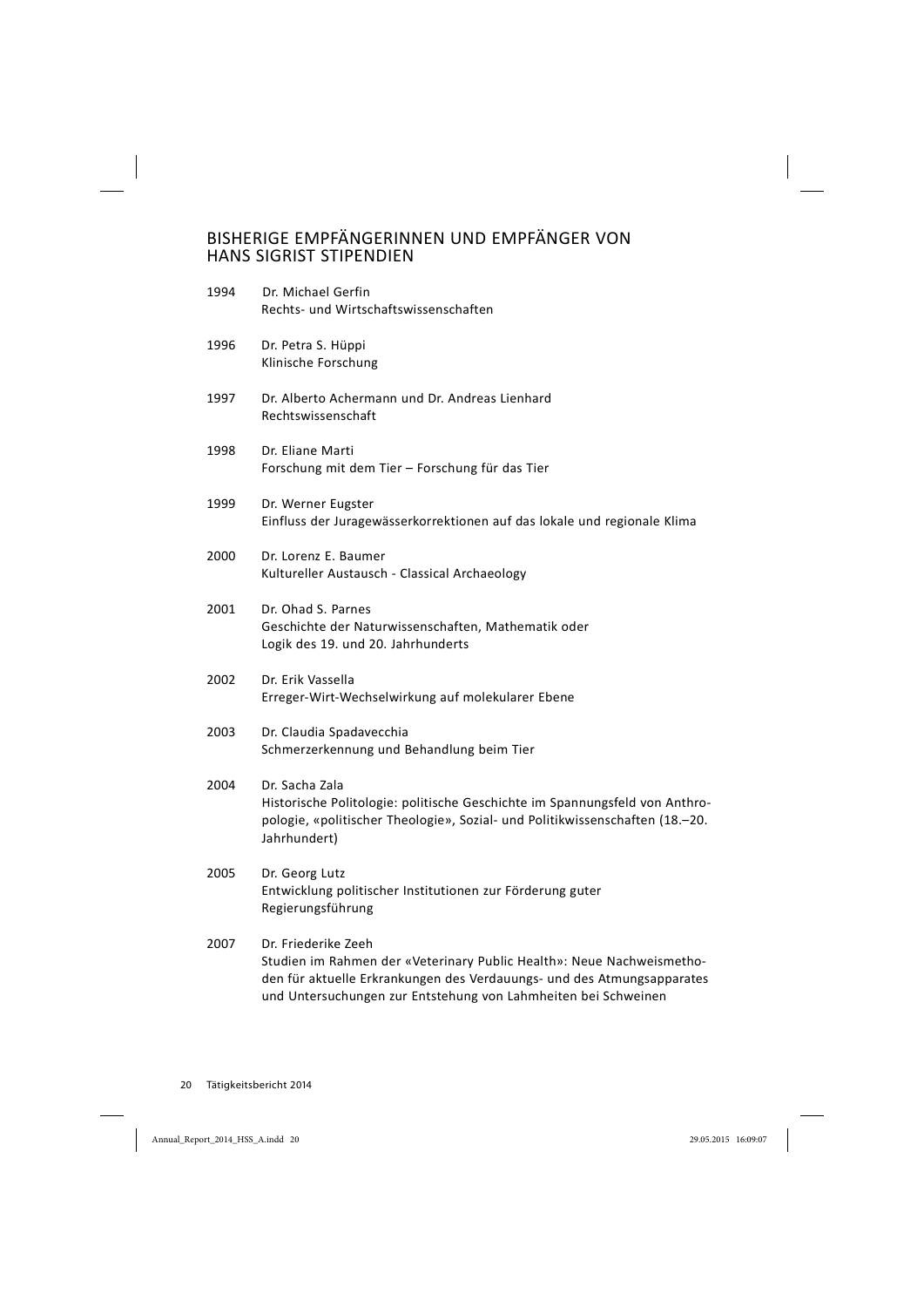| 2008 | Dr. Oliver Bossdorf                    |
|------|----------------------------------------|
|      | Evolutionary Ecology of Plant Invasion |

- 2009 Dr. Johannes Klein Schwurverhalten im Alten Testament
- 2010 Dr. David Weibel Die Rolle von Avataren bei der Identitätskonstruktion in virtuellen Welten

Dr. Bartholomäus Wissmath Immersion in Virtual Realities

- 2011 Dr. Anna Coninx Risikoprävention und Gefahrenabwehr im Strafrecht und Polizeirecht
- 2012 Kai Gerrit Held Biomedical Photonics, Optoacoustic Imaging
- 2013 William Hariton Cell-Cell Adhesion-mediated Signaling in Epidermal Stem Cells
- 2014 Matthieu Lavoyer Women and Precarity: Historical Perspectives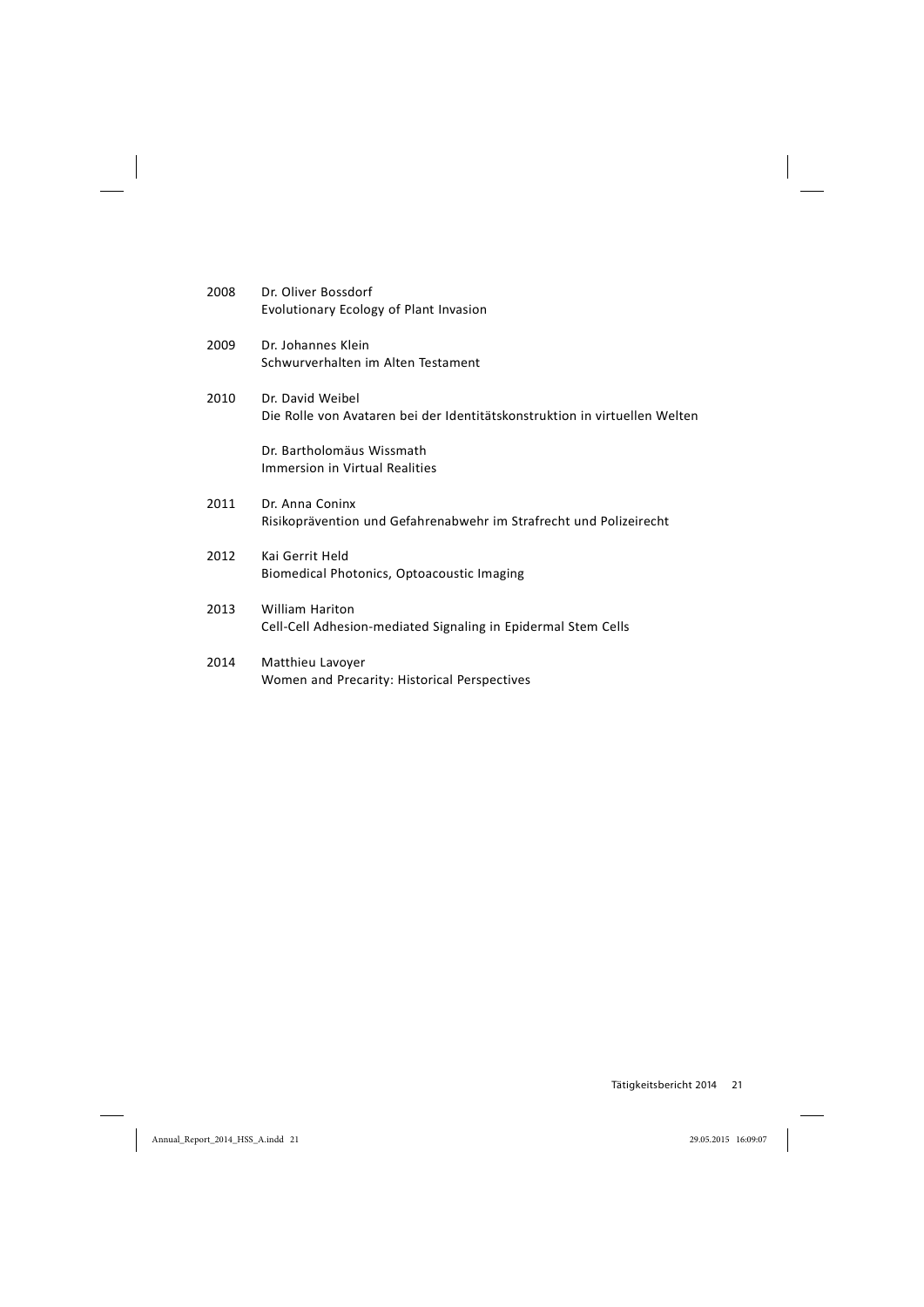# JAHRESRECHNUNG 2014

### Betriebsrechnung

#### 1.1.–31.12.2014 1.1.–31.12.2013

|                                         | <b>CHF</b> | CHF.          |
|-----------------------------------------|------------|---------------|
| Ertrag aus Wertschriften                |            |               |
| und Flüssigen Mitteln                   |            |               |
| Erträge aus Wertschriften               | 71 180.37  | 107 330.38    |
| Veränderung Marchzinsen                 | 0.00       | 0.00          |
| Zinsertrag Flüssige Mittel              | 202.60     | 24 022.20     |
| Kursgewinne Flüssige Mittel             | 5 446.78   | 3 8 1 9 . 7 9 |
| Realisierte Kursgewinne Wertschriften   | 10 530.55  | 61 709.00     |
| Unrealisierte Kursgewinne Wertschriften | 366 919.88 | 283 855.68    |
| Ausserordentlicher Ertrag               | 100 136.27 | 13 145.70     |
| Total                                   | 554 416.45 | 493 882.75    |
|                                         |            |               |
|                                         |            |               |

| Aufwand aus Wertschriften                  |           |            |
|--------------------------------------------|-----------|------------|
| und Flüssigen Mitteln                      |           |            |
| Bankspesen                                 | 84.00     | 28.00      |
| Spesen auf Wertschriften                   | 160.45    | 471.30     |
| Kursverluste Flüssige Mittel               | 0.00      | 1894.42    |
| Realisierte Kursverluste Wertschriften     | 1 022.00  | 4 308.00   |
| Unrealisierte Kursverluste Wertschriften   | 5 900.97  | 176 002.59 |
| Ausserord, unreal, Kursverl, Wertschriften | 0.00      | 0.00       |
| Nicht rückforderbare Verrechnungssteuer    | 0.00      | 0.00       |
| Wertschriftenverwaltung                    | 18 846.90 | 11 592.55  |
| Total                                      | 26 014.32 | 194 296.86 |
|                                            |           |            |
|                                            |           |            |

| Bruttogewinn/-verlust $(-)$ aus     |            |            |
|-------------------------------------|------------|------------|
| Wertschriften und Flüssigen Mitteln | 528 402.13 | 299 585.89 |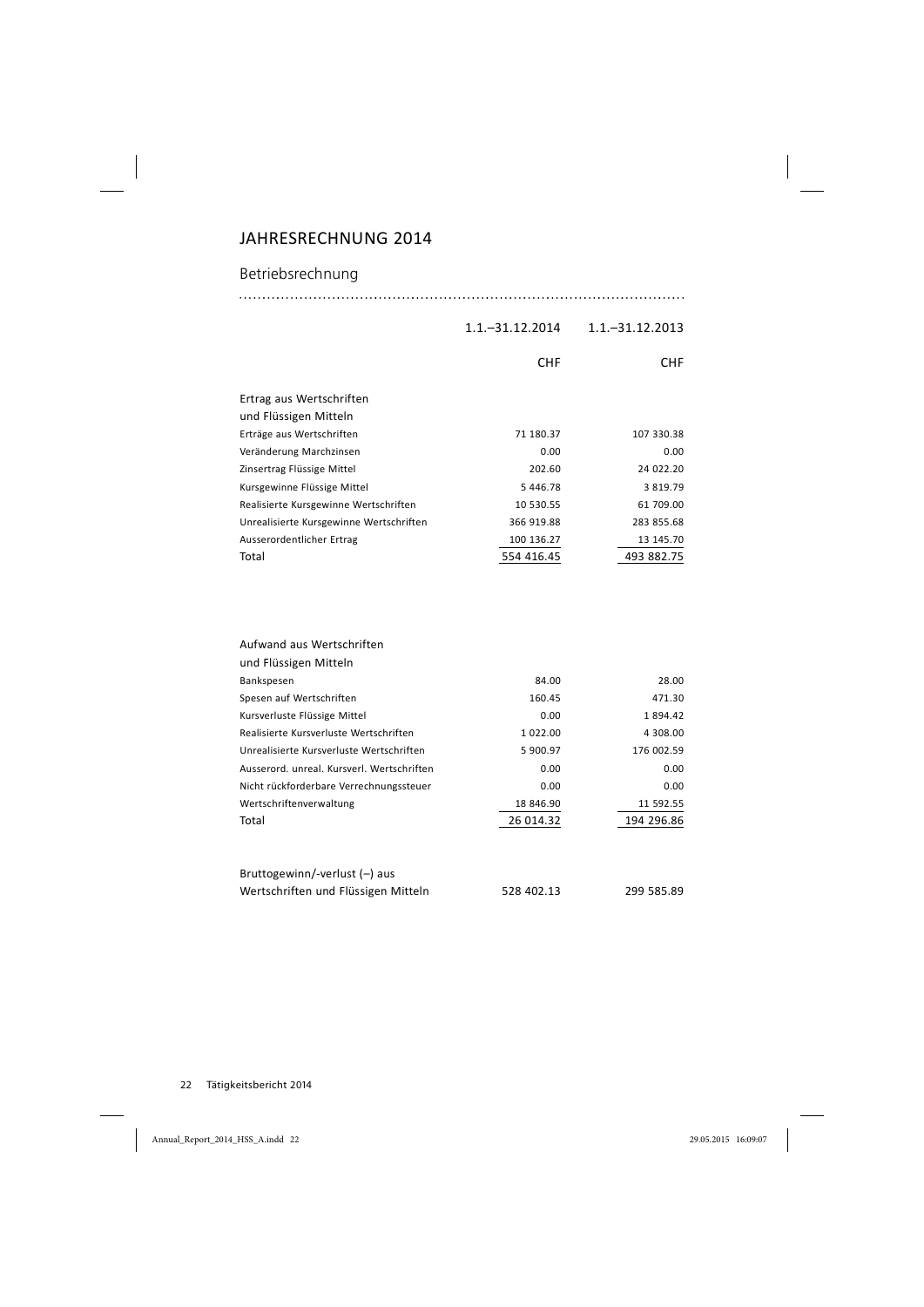|                                  | 1.1. - 31.12.2014 | $1.1 - 31.12.2013$ |
|----------------------------------|-------------------|--------------------|
|                                  | <b>CHF</b>        | CHF.               |
| Personalaufwand                  |                   |                    |
| Saläre                           | 26 883.60         | 33 132.75          |
| Sozialleistungen                 | 6 903.10          | 10 069.75          |
| Total                            | 33 786.70         | 43 202.50          |
|                                  |                   |                    |
| Verwaltungsaufwand               |                   |                    |
| Übriger Verwaltungsaufwand       | 1903.08           | 4 249.45           |
| Buchführung, Kontrollstelle      | 3 624.05          | 3 0 3 4 . 8 0      |
| Total                            | 5 5 2 7 . 1 3     | 7 284.25           |
| Nettoerfolg vor Verwendung       | 489 088.30        | 249 099.14         |
| Verwendung gemäss Stiftungszweck |                   |                    |
| Hans-Sigrist-Stiftung Preis      | $-100000000$      | $-100000.00$       |
| Spesen i.S. Hans-Sigrist-Preis   | $-14094.85$       | $-14043.37$        |
| <b>Publikation Preis</b>         | 0.00              | 0.00               |
| Stipendien                       | $-171841.45$      | $-104399.30$       |
| Spesen i.S. Stipendien           | 0.00              | 0.00               |
| Wissenschaftliche Massnahmen     | $-12250.00$       | $-9491.45$         |
| Diverser Aufwand Stiftungsrat    | $-348.30$         | $-651.50$          |
| Total                            | $-298534.60$      | $-228585.62$       |
| Ergebnis nach Verwendung         | 190 553.70        | 20 513.52          |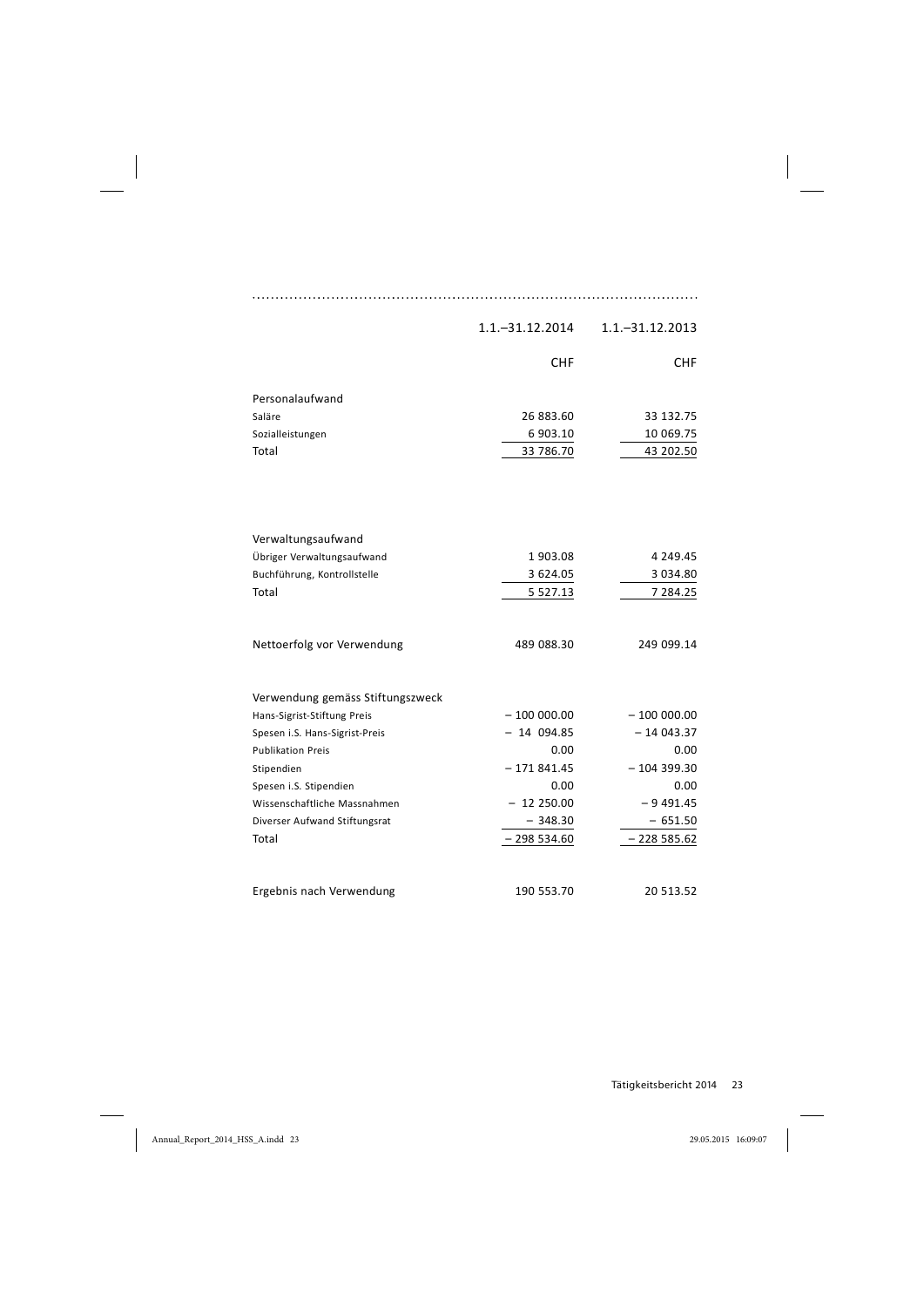| Fondsrechnung<br>(Ausrichtungen im Sinne des Stiftungszweckes) |               |               |
|----------------------------------------------------------------|---------------|---------------|
|                                                                |               |               |
|                                                                | 31.12.2014    | 31.12.2013    |
|                                                                | <b>CHF</b>    | <b>CHF</b>    |
| Zuwachskapital                                                 |               |               |
| Zuwachskapital vor Ausrichtung                                 |               |               |
| <b>Stand Vorjahr</b>                                           | $-1548705.38$ | $-1569218.90$ |
| Ergebnis (Nettoertrag)                                         | 489 088.30    | 249 099.14    |
| Total                                                          | $-1059617.08$ | $-1320119.76$ |
| Ausrichtungen                                                  |               |               |
| Bezahlte Ausrichtungen im Sinne                                |               |               |
| des Stiftungszweckes                                           | $-298534.60$  | $-228585.62$  |
| Total                                                          | $-298534.60$  | $-2285.62$    |
| Zuwachskapital                                                 |               |               |
| nach Ausrichtungen                                             | $-1358151.68$ | $-1548705.38$ |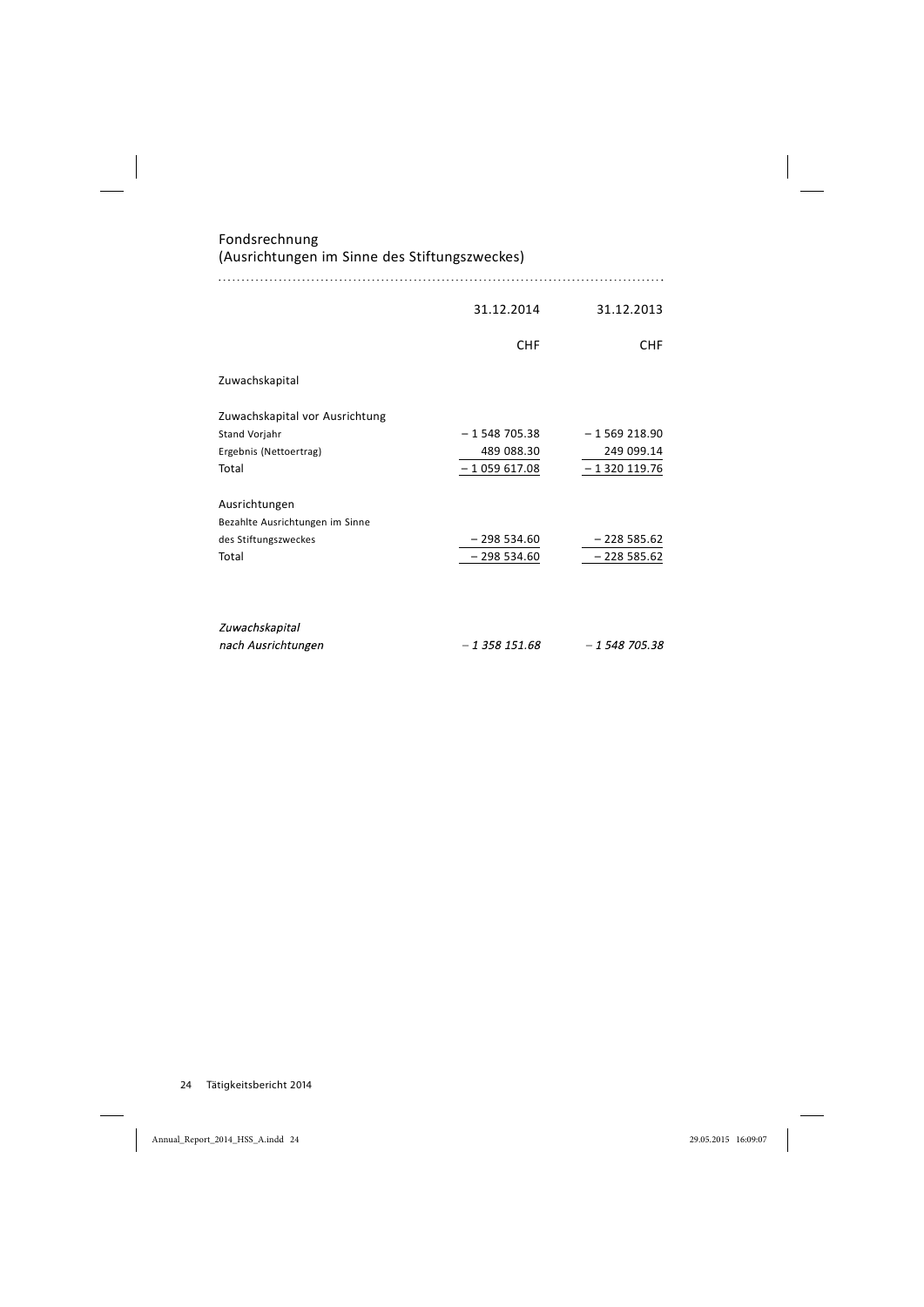Bilanz

|                                                   | 31.12.2014    | 31.12.2013    |
|---------------------------------------------------|---------------|---------------|
|                                                   | <b>CHF</b>    | <b>CHF</b>    |
| <b>AKTIVEN</b>                                    |               |               |
| Flüssige Mittel                                   | 364 166.86    | 548 047.88    |
| Eidg. Steuerverwaltung,                           |               |               |
| Verrechnungssteuer                                | 18 355.05     | 38 052.75     |
| Kontokorrente                                     | 1 229.30      | 0.00          |
| <b>Transitorische Aktiven</b>                     | 23 314.02     | 23 448.90     |
| Wertschriften                                     | 5 672 060.19  | 5 280 690.09  |
| Total                                             | 6 079 125.42  | 5 890 239.62  |
| <b>Total AKTIVEN</b>                              | 6 079 125.42  | 5 890 239.62  |
| PASSIVEN                                          |               |               |
| Fremdkapital                                      |               |               |
| Kreditoren                                        | 0.00          | 0.00          |
| Kontokorrent                                      | 0.00          | 484.00        |
| Transitorische Passiven                           | 5 369.00      | 6 552.90      |
| Total                                             | 5 369.00      | 7 036.90      |
| Rückstellungen für zweckbestimmte<br>Verwendungen |               |               |
| Rückstellungen Stipendien                         | 0.00          | 0.00          |
| Total                                             | 0.00          | 0.00          |
|                                                   |               |               |
| Eigenkapital                                      |               |               |
| Stiftungskapital (Stand 31.12.1991)               | 7 431 908.10  | 7 431 908.10  |
| Zuwachskapital Stand Vorjahr                      | $-1548705.38$ | $-1569218.90$ |
| Ausrichtung i. S. des Stiftungszweckes            | $-298534.60$  | $-2285.62$    |
| Nettoergebnis (Gewinn/Verlust [-])                | 489 088.30    | 249 009.14    |
| Stand Ende Jahr                                   | $-1358151.68$ | $-1548705.38$ |
| Total                                             | 6 073 756.42  | 5 883 202.72  |
| <b>Total PASSIVEN</b>                             | 6 079 125.42  | 5 890 239.62  |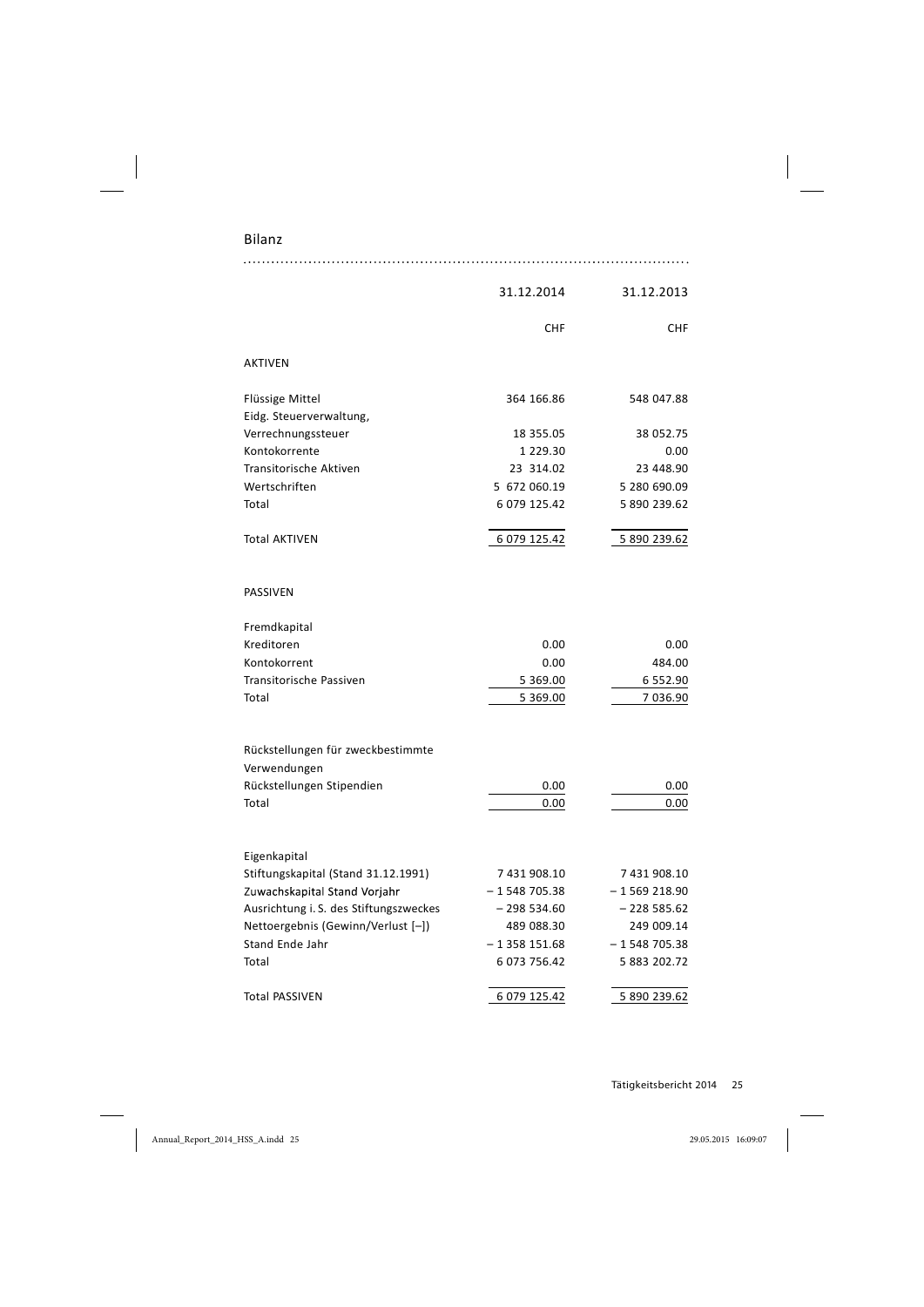| Anhang                                                        |              |              |
|---------------------------------------------------------------|--------------|--------------|
|                                                               | 31.12.2014   | 31.12.2013   |
|                                                               | <b>CHF</b>   | <b>CHF</b>   |
| Kurswert der Wertschriften<br>Gemäss Wertschriftenverzeichnis | 5 672 060.19 | 5 280 690.09 |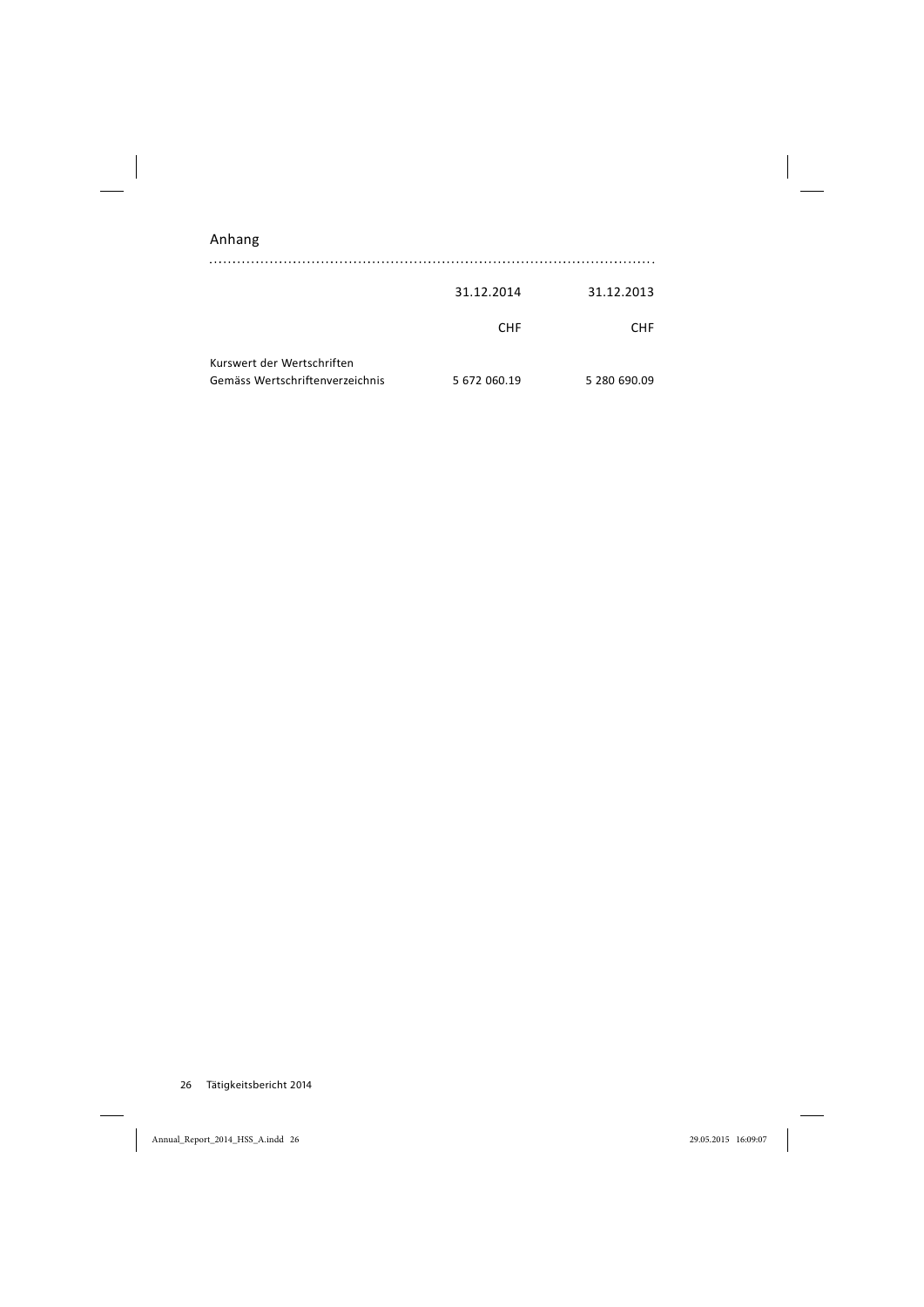An den Stiftungsrat der Hans-Sigrist-Stiftung, Bern

GFELLER + PARTNER AG

#### Bericht der Revisionsstelle zur Eingeschränkten Revision

Als Revisionsstelle haben wir die Jahresrechnung (Betriebsrechnung, Fondsrechnung, Bilanz und Anhang) der Hans-Sigrist-Stiftung für das am 31. Dezember 2014 abgeschlossene Geschäftsjahr geprüft.

Für die Jahresrechnung ist der Stiftungsrat verantwortlich, während unsere Aufgabe darin besteht, die Jahresrechnung zu prüfen. Wir bestätigen, dass wir die gesetzlichen Anforderungen hinsichtlich Zulassung und Unabhängigkeit erfüllen.

Unsere Revision erfolgte nach dem Schweizer Standard zur Eingeschränkten Revision. Danach ist diese Revision so zu planen und durchzuführen, dass wesentliche Fehlaussagen in der Jahresrechnung erkannt werden. Eine Eingeschränkte Revision umfasst hauptsächlich Befragungen und analytische Prüfungshandlungen sowie den Umständen angemessene Detailprüfungen der beim geprüften Unternehmen vorhandenen Unterlagen. Dagegen sind Prüfungen der betrieblichen Abläufe und des internen Kontrollsystems sowie Befragungen und weitere Prüfungshandlungen zur Aufdeckung deliktischer Handlungen oder anderer Gesetzesverstösse nicht Bestandteil dieser Revision.

Bei unserer Revision sind wir nicht auf Sachverhalte gestossen, aus denen wir schliessen müssten, dass die Jahresrechnung nicht Gesetz und Stiftungsurkunde entspricht.

Bern, 2. April 2015  $D/13$ 

**GFELLER + PARTNER AG** 

Hans Jörg Dubach Dipl. Wirtschaftsprüfer Zugelassener Revisionsexperte (Leitender Revisor)

ppa\_Christian Zwahlen Dipl. Wirtschaftsprüfer Zugelassener Revisionsexperte

Beilagen:

- Jahresrechnung (Betriebsrechnung, Fondsrechnung, Bilanz und Anhang)

AMTHAUSGASSE 6 PF 619, 3000 BERN 7 TEL +41 (0)31 310 40 00 FAX +41 (0)31 310 40 01

WWW.GFELLER-PARTNER.CH